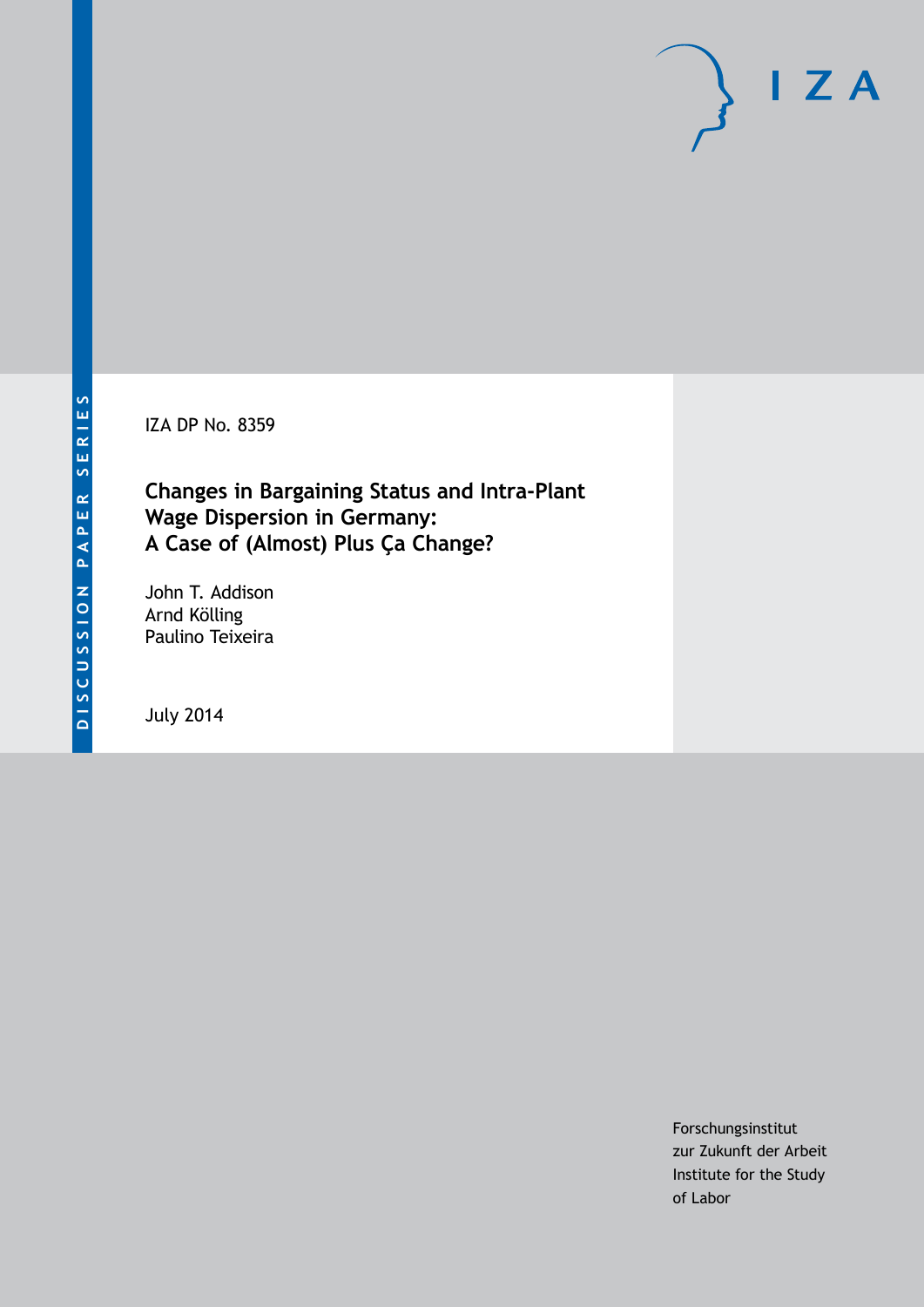# **Changes in Bargaining Status and Intra-Plant Wage Dispersion in Germany: A Case of (Almost) Plus Ça Change?**

## **John T. Addison**

*University of South Carolina, University of Durham and IZA*

## **Arnd Kölling**

*Berlin School of Economics and Law*

## **Paulino Teixeira**

*University of Coimbra/GEMF and IZA*

Discussion Paper No. 8359 July 2014

IZA

P.O. Box 7240 53072 Bonn Germany

Phone: +49-228-3894-0 Fax: +49-228-3894-180 E-mail: [iza@iza.org](mailto:iza@iza.org)

Any opinions expressed here are those of the author(s) and not those of IZA. Research published in this series may include views on policy, but the institute itself takes no institutional policy positions. The IZA research network is committed to the IZA Guiding Principles of Research Integrity.

The Institute for the Study of Labor (IZA) in Bonn is a local and virtual international research center and a place of communication between science, politics and business. IZA is an independent nonprofit organization supported by Deutsche Post Foundation. The center is associated with the University of Bonn and offers a stimulating research environment through its international network, workshops and conferences, data service, project support, research visits and doctoral program. IZA engages in (i) original and internationally competitive research in all fields of labor economics, (ii) development of policy concepts, and (iii) dissemination of research results and concepts to the interested public.

IZA Discussion Papers often represent preliminary work and are circulated to encourage discussion. Citation of such a paper should account for its provisional character. A revised version may be available directly from the author.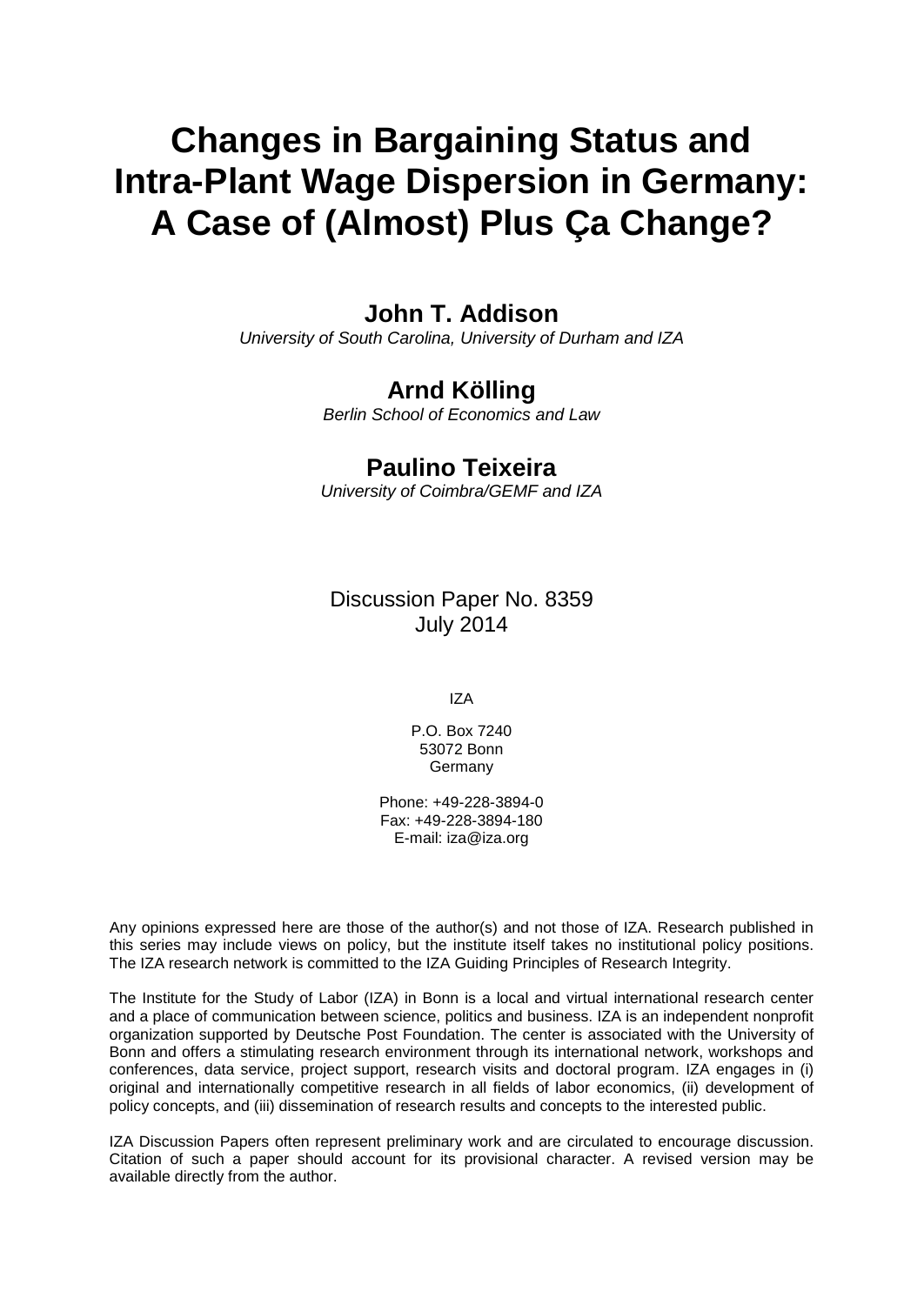IZA Discussion Paper No. 8359 July 2014

## **ABSTRACT**

## **Changes in Bargaining Status and Intra-Plant Wage Dispersion in Germany: A Case of (Almost) Plus Ça Change?**

Recent studies have pointed to the association between declining collective bargaining coverage and rising overall wage inequality. This association holds more or less across-theboard, at least for broad swathes of recent history. That said, the exact contribution of deununionization is a matter of debate, perhaps no more so than in Germany, our case study. The present paper takes a less conventional approach to this particular source of rising inequality by examining intra-plant wage dispersion in the wake of establishments either exiting from or entering into collective agreements. Several measures of inequality are constructed for German establishments over the twelve-year period 1996-2008, an interval of continuously declining union representation. Using linked employer-employee data, our estimation strategy hinges upon the identification of comparable groups of establishments and on both instantaneous and medium- to long-term changes in the wage structure. A modest widening effect on dispersion of exiting from a sectoral agreement is detected in the data once we effect a comparison across observationally-equivalent individuals. The converse does not apply in respect of joiners. The scale of the former effect casts doubt on some of the more exaggerated claims of the importance of deunionization to wage inequality and the resurgence of Germany more generally.

JEL Classification: J31, J51, J53

Keywords: Germany, collective bargaining, deunionization, intra-plant wage inequality, sectoral agreement exits and accessions

Corresponding author:

John T. Addison Department of Economics Moore School of Business 1014 Greene Street University of South Carolina Columbia, SC 229208 USA E-mail: [ecceaddi@moore.sc.edu](mailto:ecceaddi@moore.sc.edu)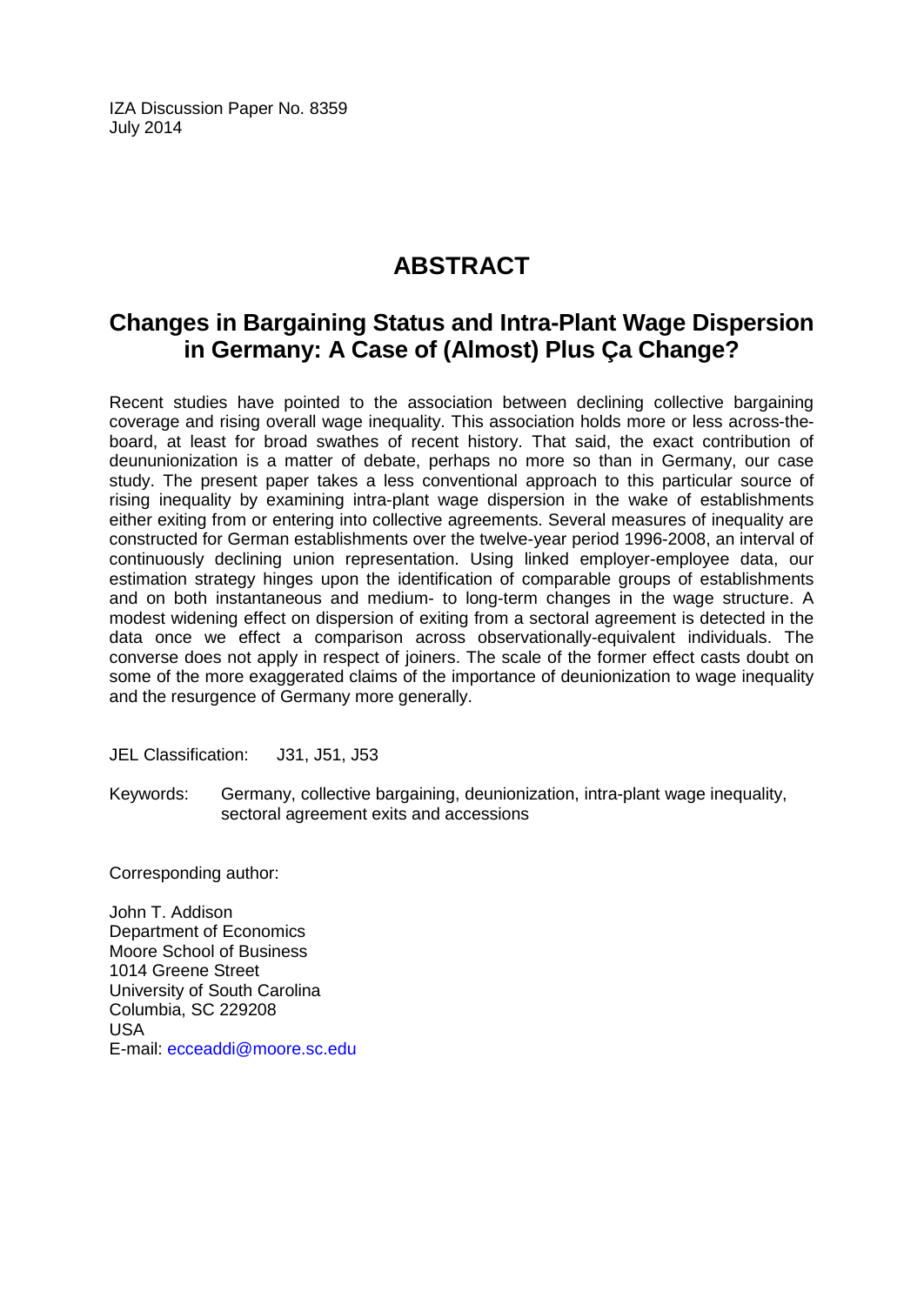#### **I. Introduction**

Unions are typically associated with lower earnings dispersion or inequality. This is because of two main reasons. First, unions lower skill differentials in union establishments – even if, as a practical matter, rather little work has focused on union effects at plant level (major exceptions are Freeman, 1982, and Lewis, 1986). Second they standardize pay among workers with similar measured attributes. These effects dominate the opposing influence of the positive union wage gap. For its part, the decline in unionization has been allied to rising wage inequality, with much attention being accorded the decades of the 1980s and 1990s – intervals characterized by material declines in union density and often sharply rising inequality.

Despite the strong inverse correlation between unions and inequality, there are several important caveats. One is technical: the fact that union policies affect sorting in the labor market; specifically, positive sorting on low measured skill and negative sorting on high-measured skill. That is to say, union workers with low measured skills have higher unobserved skills than nonunion workers in the same group (reflecting a binding demand-side constraint), while those in the upper skill groups have lower unobserved skills (here a supply-side constraint). The result is an exaggeration of union narrowing tendencies unless controlled for (see Card, 1996; Rios-Avila and Hirsch, 2014). And, as Hirsch (2004, 256) notes, there are also issues of reverse causation since unions are likely to be more successful in organizing campaigns where worker skills (and tastes) are homogeneous. Homogeneous worker skills and preferences make it more likely that unions will be successful in representation elections. Worker preferences may also play an important role in explaining particular instances where union decline seemingly accounts for little of the rise in inequality (e.g. for the U.K., 1983-1995, see Addison, Bailey, and Siebert, 2007). Indeed, there are more general indications that since the mid-1990s union decline has been less closely associated with rising earnings inequality than heretofore. In a recent cross country analysis, Pontusson (2013) has argued that unionization is of diminishing importance due to changes in the position of union members in the income distribution. The reasoning is that the average union member has become better off as union membership has declined, and union members have become less supportive of wage solidarity (and redistributive government policies as well).

Notwithstanding these caveats, the time seems ripe to investigate German wage inequality for a number of reasons. First, the decline in German unions has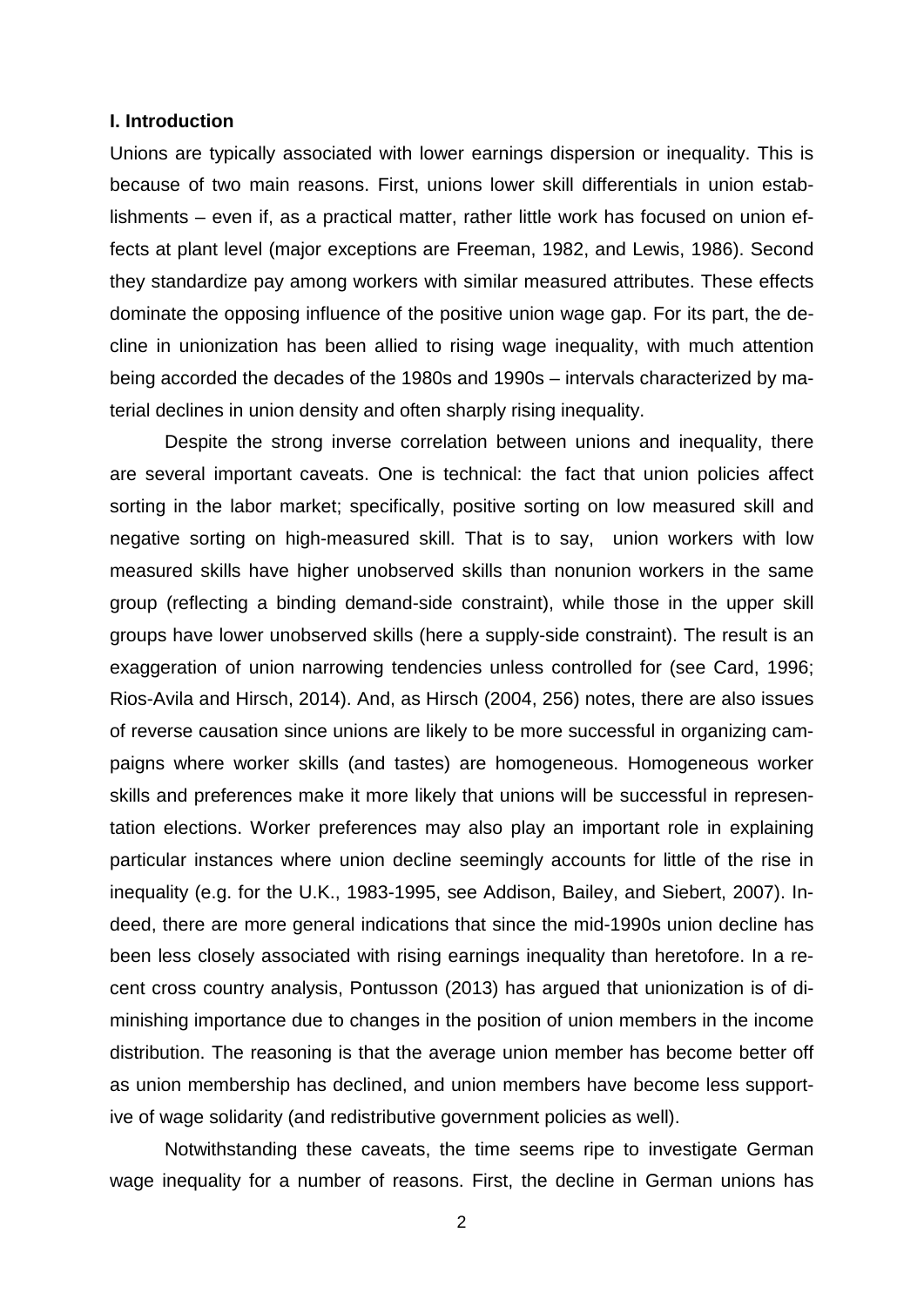continued apace in recent years, after the decline in many other nations has leveled off. Second, in addition to the growth of individual bargaining there has also occurred increasing flexibility in collective bargaining with the decentralization of sectoral agreements, as indexed by the contractual innovations of opening clauses and socalled pacts for employment and competitiveness (analogous to 'partnership agreements' in the U.K., a more thorough-going form of concession bargaining). Third, the combination of both developments has been allied not only to falling real wages and rising wage inequality – widely observed in the German literature (see section II below) – but also, and more controversially, as providing the key to that nation's resurgent economy during and subsequent to the Great Recession. In particular, Dustmann et al. (2014) have argued that the decline in union power (and the strengthened role of works councils in wage determination) rather than the labor market reforms beginning in 2003 under the Hartz Plan (and especially Hartz IV) was the prime mechanism restoring German competitiveness.

Since these authors also argue that their results are consistent with the increased importance of firm level differences in wages (section II), it seems of no small interest to examine the course of intra-plant wage differentials attendant upon a change in bargaining status, especially at a time of profound changes in collective bargaining coverage. We recognize that this is only a part of the picture since a fuller analysis would recognize the role internal flexibility (via opening clauses and company pacts). Unfortunately, data on the latter is too limited to permit its incorporation within the time frame of the present study, although such contractual innovations may of course have a bearing on the magnitude of the changes in wage dispersion uncovered here.<sup>1</sup>

To anticipate our findings, we report evidence of a significant but somewhat modest effect of switching bargaining regimes on establishment wage inequality. Specifically, exiting a collective agreement, though not joining one, is associated with increased wage inequality. Accordingly, while our data confirm that since the mid-1990s there has been a substantive increase in both overall (worker) and withinestablishment wage dispersion, there is insufficient evidence to support the claim that this outcome is produced by *shifts* in collective bargaining. To repeat, this still leaves open the role of contractual innovations on which more evidence is urgently required. In the interstices, however, the role of one popular explanation  $-$  deunionization  $$ might need to be downplayed.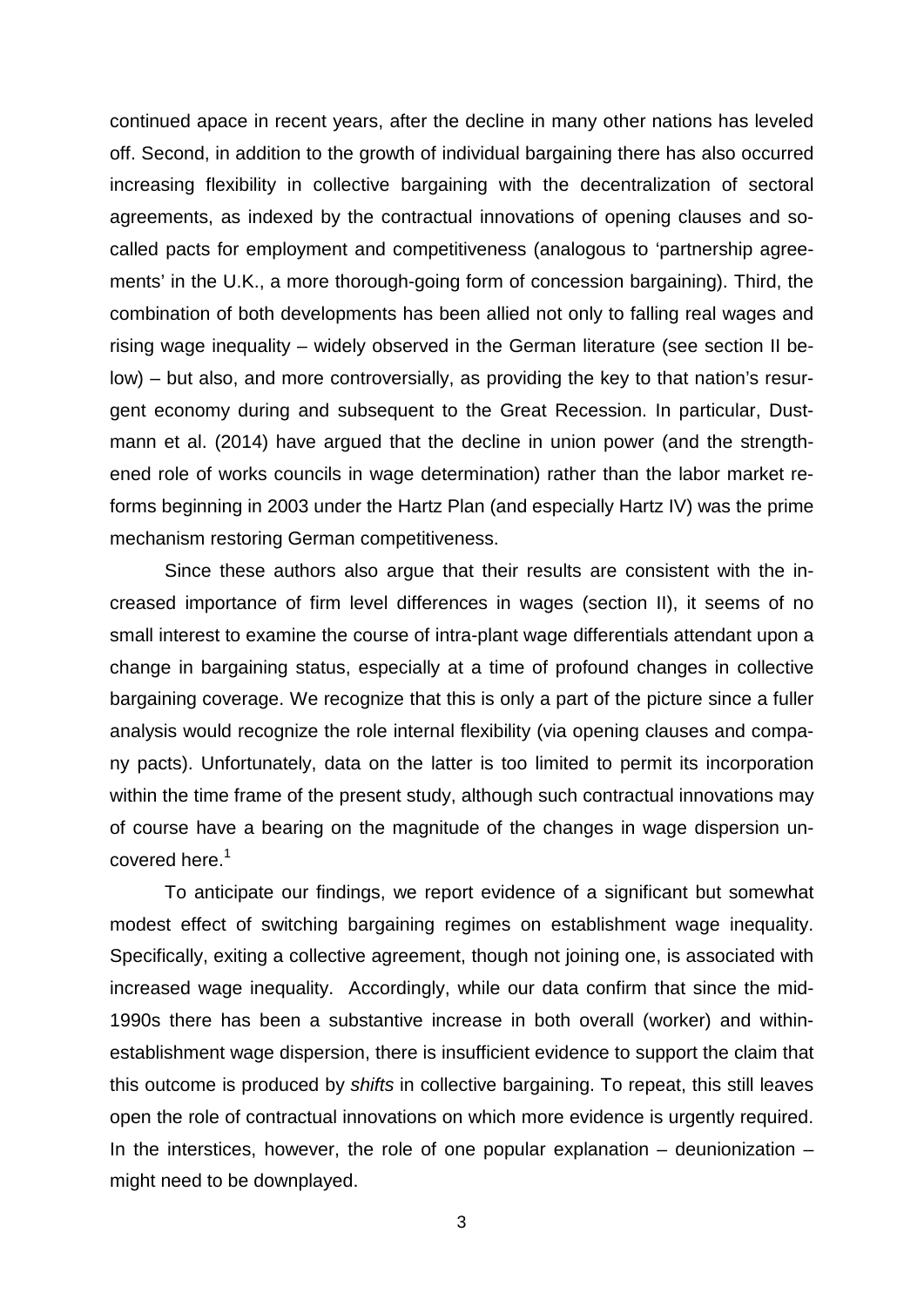#### **II. Previous Research on Earnings Dispersion in Germany**

German studies have indicated that rising wage inequality in recent years is not a phenomenon confined to the Anglo-Saxon countries. What distinguishes Germany is that the increase came later, or better put came later at the lower tail of the wage distribution. The best-known study (covering western Germany) is that of Dustmann, Ludsteck, and Schönberg (2009), using the IABS, a 2 percent random sample of social security records, 1975-2004, and the LIAB, a linked employer-employee dataset. The authors report that wage inequality increased over these three decades – during the 1980s at the top of the distribution and during the 1990s at the bottom end as well. The authors explore several explanations for the increase in wage inequality. Focusing here on the 1990s, the authors argue that episodic events – rather than changes in workforce composition and the polarization of work (i.e. demand shifts favoring the high-skilled relative to the low-skilled) – explain the widening of the wage distribution at the bottom. Episodic events include changes in labor market institutions and labor supply shocks.

In particular, the decline in union coverage 1995-2004 (12 percentage points in the case of sectoral agreements) is found to contribute significantly to the widening in dispersion over these years. Using the kernel reweighting decomposition procedure of Dinardo, Fortin, and Lemieux (1996) to recover the counterfactual wage distribution that would have obtained *had workforce composition/unionization rates remained unchanged*, it is estimated that workers throughout the distribution would have enjoyed higher wage growth over the period. And this higher wage growth would have been most pronounced at the lower end of the wage distribution. Specifically, between 1995 and 2004 the overall 80-50 wage gap rose by 0.068 log points whereas the increase in this upper tail inequality would have been 0.059 points had unionization coverage remained at its 1995 level. This reduction of 13 percent is dwarfed at the lower end of the distribution, however, where deunionization can account for 28 percent of the increase in the overall 50-15 wage gap. Production function analysis is used to assess the contribution of another episodic event to wage differentials; namely, fluctuations in relative labor supply. Supply shocks, associated with the infusion of low-skilled ethnic German and East Germans, are reported to have contributed very significantly to trends in the wage differential between medium and low skilled workers. Episodic factors in the form of institutional change and changes in relative supply largely fail to explain trends in the differential between high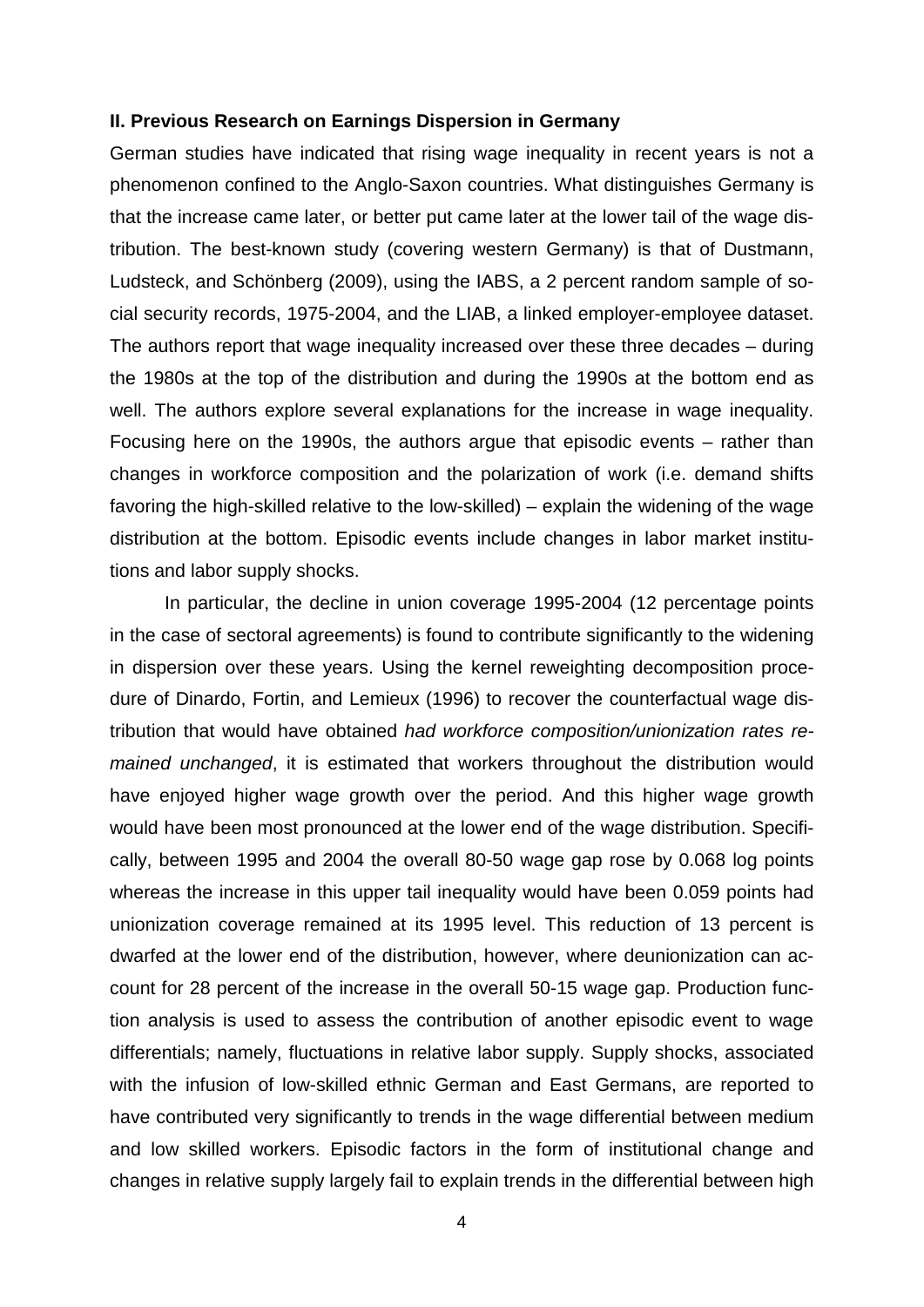skilled and medium skilled workers. Rather, the source of widening at the top of the distribution is attributed to technological change.

A somewhat more differentiated picture is presented by Antonczyk, Fitzenberger, and Sommerfeld (2010) in a recent analysis using the 2001 and 2006 repeated cross sections of the German Structure of Earnings Survey (GSES).**<sup>2</sup>** The study investigates the contribution of firm effects, bargaining effects (i.e. deunionization) and personal characteristics to rising inequality over a period in which unionization is estimated to have declined by between 16.5 percentage points in the case of males and rather more than that for females. The gender wage gap is a central focus of the inquiry but one that may be omitted here since reduced collective bargaining plays almost no role here in the gender wage gap. The study uses a set of linear quantile regression estimates to analyze the effects of workplace related effects and personal characteristics, and estimates a sequence of counterfactual wage distributions. The upshot of these procedures is that while the sharp decline in collective bargaining contributes to the material rise in earnings inequality – driven by real wage increases at the top of the wage distribution and real wage losses below the median – it is altogether less important than firm effects and much smaller than estimated by Dustmann, Ludsteck, and Schönberg (2009).**<sup>3</sup>** Firm coefficient effects (largely driven by sector affiliation) dominate both in overall terms and especially at the bottom of the wage distribution. (For their part, personal characteristics, if not their coefficients, have changed in a way that serves to reduce wage inequality.)

Greater firm heterogeneity is also identified in another very recent study by Card, Heining, and Kline (2013) in an application of the Abowd, Kramarz, and Margolis (1999) model, using the IAB Integrated Employment Biographies (IEB) dataset for the period 1985-2009. The authors divide their sample period into four overlapping intervals and fit separate linear models to each with additive person and establishment fixed effects, namely the component of individual pay that is portable across jobs and that part which is a pay premium offered by different employers. It is reported that the model provides a good approximation of the wage structure and explains nearly all of the steep rise in wage inequality over the sample period. Specifically, increasing dispersion is attributed in large part to rising heterogeneity between workers and rising dispersion in the wage premiums of different establishments. Heightened assortativeness in the assignment of workers to establishments, captured by the correlation between the worker and establishment fixed effects, also plays a ma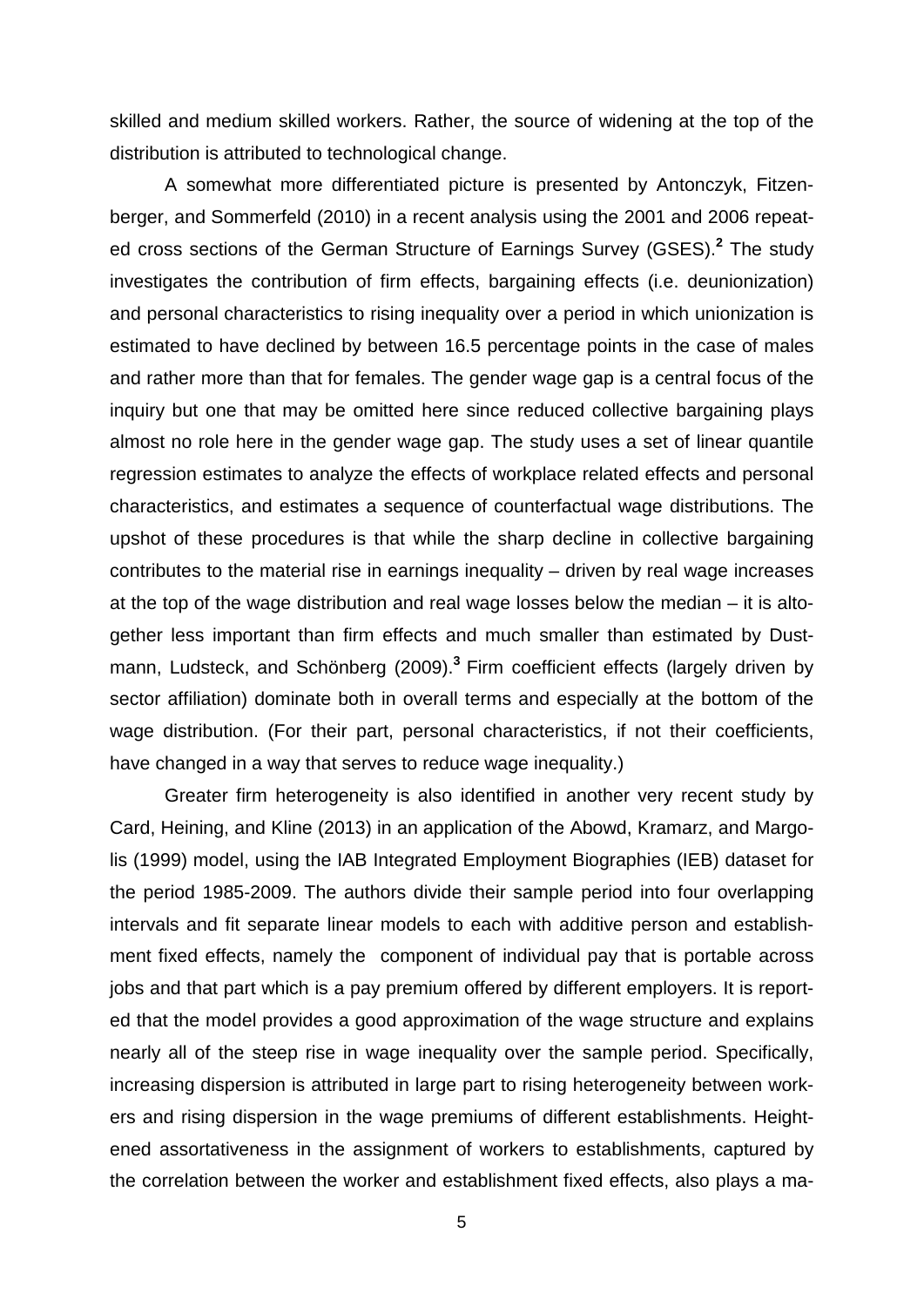terial role, so that individuals expected to earn more at any job are *increasingly* located in establishments offering above-average wages to all employees. Thus, for example, a variance decomposition exercise establishes that, between the first and last intervals, the variance of the person effect explains roughly 40 percent of the total increase in the variance in wages while the corresponding variance of the establishment effect accounts for another 25 percent. For its part, the contribution of assortative matching – the increase in the covariance term – contributed a further 34 percent.**<sup>4</sup>**

Dustmann et al. (2013, 181) argue that the decentralization of the wage setting process – pure decentralization as manifested in bargaining between firms and their workers individually and the decentralization associated with contractual innovation in sectoral agreements – is consistent with the above findings that the rise in firm-level differences contribute strongly to the rise in wage inequality.**<sup>5</sup>** But they do not examine the consequences of changes in bargaining structure over their sample period in any detail. Rather, they contrast observed wage growth 1995-2008 with the counterfactual growth that would have occurred had union coverage maintained its beginning-period value, again using the reweighting approach of Dinardo, Fortin and Lemieux (1996). As in Dustmann, Ludsteck and Schönberg (2009, 862), this exercise suggests that wages would otherwise have been higher across the board but particularly at the lower end of the distribution, albeit subject to the caveat that this procedure does not establish causality. Dustmann et al. also provide descriptive data on wage growth for three percentiles of the wage distribution in covered and uncovered sectors. On the basis of both pieces of evidence, they conclude that the rise in overall inequality between 1995 and 2008 is produced by three factors: "… the shift of workers from the covered sector to the uncovered sector (which led … to an increase in lower tail inequality), the increase in inequality in the covered sector, and the increase in inequality at the top of the wage distribution in the uncovered sector" (Dustmann et al., 2009, 179). They proceed to attribute changes in wage inequality within the covered sector to the decentralization of sectoral bargaining. Decentralization is equated with opening clauses, although no independent analysis of these contractual innovations is offered.

It follows that the German evidence is decidedly mixed once one proceeds beyond the simple correlation of rising wage inequality and falling union coverage (and density). That the contribution of unionism is unclear is not really a question of the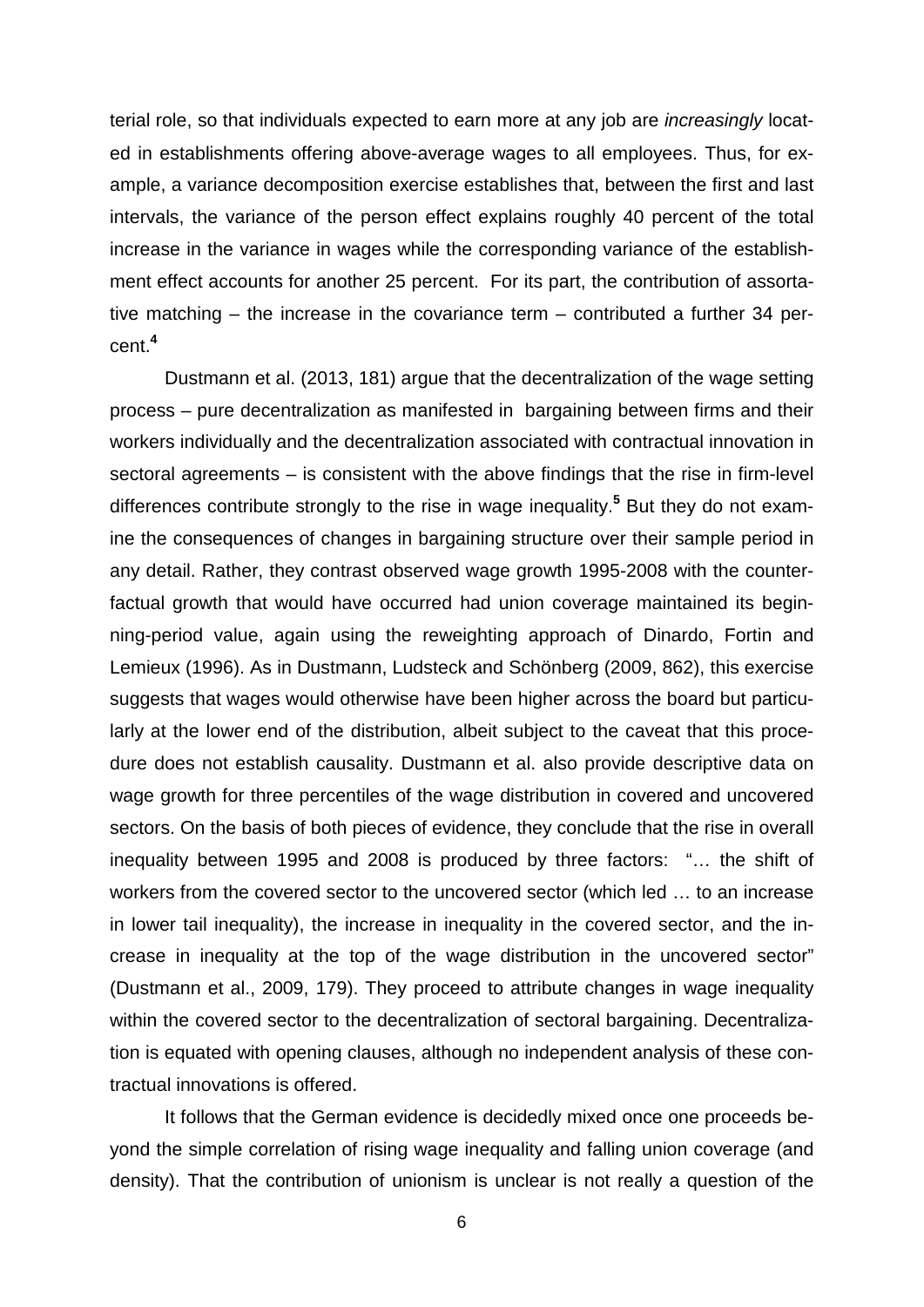now accepted small impact of coverage on average wages (e.g. Addison et al., 2014) since most studies also indicate that unions are associated with a narrowing of the wage distribution (see, inter al., Gerlach and Stephan, 2002, 2006a, 2006b; Bechtel, Mödinger, and Strotmann, 2004; Kohn and Lembcke, 2007, Fitzenberger, Kohn, and Lembcke, 2013). That said, attempts to account for worker and firm heterogeneity point to very different results. Thus, Antonczyk (2010) who attempts to tackle the endogeneity of sectoral bargaining by using novel instrumental variables finds that coverage, while having no effect on the wage gap, lowers the conditional standard deviation of log wages by 26 percent. On the other hand, in a study also using linked employer-employee data, Guertzgen (2014) argues that the flattening of the wage structure associated with collection bargaining is a chimera produced by selectivity bias; with workers with low levels of observed skills tending to be positively selected and workers with higher levels of observed skills tending to be negatively selected into covered firms. Next, as we have learned from the studies examined in this section that seek to link union decline and wage dispersion directly, there is no single valued expectation of the consequences of deunionization. Even if the results point to some widening, the magnitudes are uncertain while unsettled causality issues dog decomposition exercises.

So we consider the time ripe to examine the consequences of changes in union coverage more directly by investigating the effects of joining/ leaving a collective agreement on the wage distribution of the establishment in question. We again note that this is only part of the story, most obviously because data considerations rule out consideration of the effect of contract flexibility which may yet turn out to be a more potent source of widening than changing (and, in particular, leaving) a collective agreement.

#### **III. Study Design**

Our study aims to analyze the impact of collective bargaining status on firm wage dispersion. However, since an establishment cannot be both 'covered' *and* 'uncovered,' a proper identification strategy of the causal effect requires the construction of a relevant comparator; that is, a group of establishments without a collective agreement that resemble or replicate the group of establishments with a collective agreement.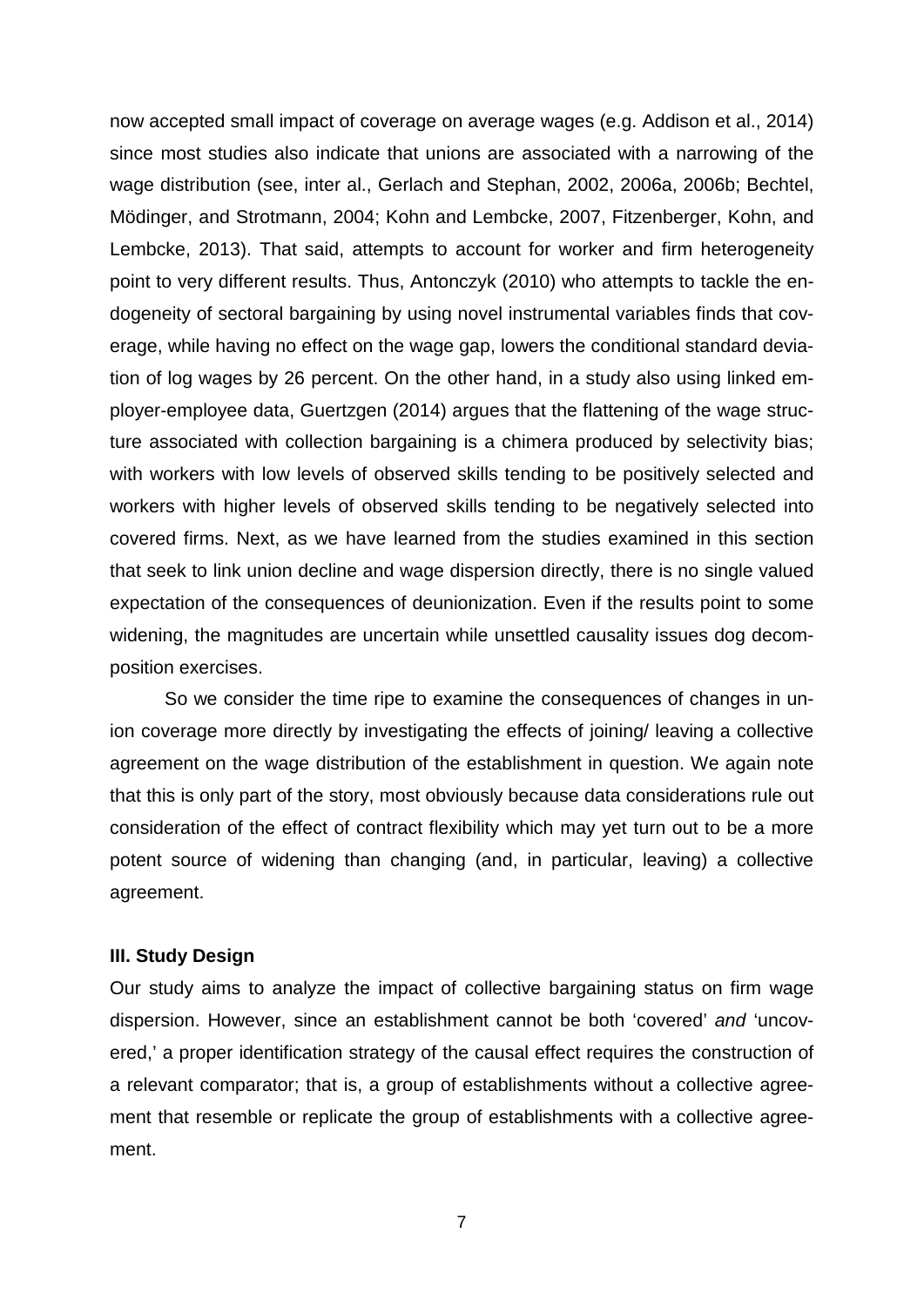To solve this 'fundamental evaluation problem,' the Roy-Rubin model or the 'model of potential outcomes' is usually applied (see Roy, 1951; Rubin, 1974). In practice, with cross-section data and letting *X* capture all the relevant (observable) characteristics, the method amounts to assuming the *conditional independence assumption'* (CIA). Specifically,

$$
E(Y_0|D = 1, X) = E(Y_0|D = 0, X),
$$
\n(1)

where  $Y_0$  is the outcome for the *untreated* units and D is the indicator of participation (i.e. D = 1 for the *treated* and D=0 for the *untreated*). Ideally, the construction should be such that treated and untreated establishments are identical, differing only in their collective bargaining status. Under this assumption, the average treatment effect on the treated,  $\gamma$ , will be given by  $\gamma = E(Y_1 - Y_0)$ , where Y<sub>1</sub> denotes the outcome for the treated units.

Again, selection into the treatment is not likely to be exogenous. In other words, even after controlling for observables *X*, the control group of, say, uncovered establishments is unlikely to be entirely comparable to the group of covered establishments; selection into treatment/non-treatment being a result of unobserved (and distinct) traits that make the two groups actually dissimilar or incomparable. One way to deal with this problem is to use longitudinal data and generate first differences (between, say,  $t_0$  and  $t_1$ ), under the assumption that unobserved traits are time invariant. In combination with matching, this approach results in a (conditional) differencein-differences method yielding the average treatment effect (average treatment on the treated)

$$
\gamma = E(Y_{1t_1} - Y_{1t_0}) - E(Y_{0t_1} - Y_{0t_0}).
$$
\n(2)

In this case, the relevant difference-in-differences identifying assumption is given by

$$
E(Y_{0t_1} - Y_{0t_0} | D = 1, P(X)) = E(Y_{0t_1} - Y_{0t_0} | D = 0, P(X)),
$$
\n(3)

where  $P(X)$  denotes the propensity score or the probability of an establishment being treated, given *X*.

There are several matching methods available. One possible approach would be to use a *one-to-one matching*, in which case every treated unit is compared with just one untreated unit. *Kernel matching* is another possible route, one that assigns a positive weight to units of the control group whose propensity score lies within the estimated influence range around a participant. In this case, for an establishment *j* outside the influence range, we have  $w_i = 0$ , with the distribution of  $w_i$  determined by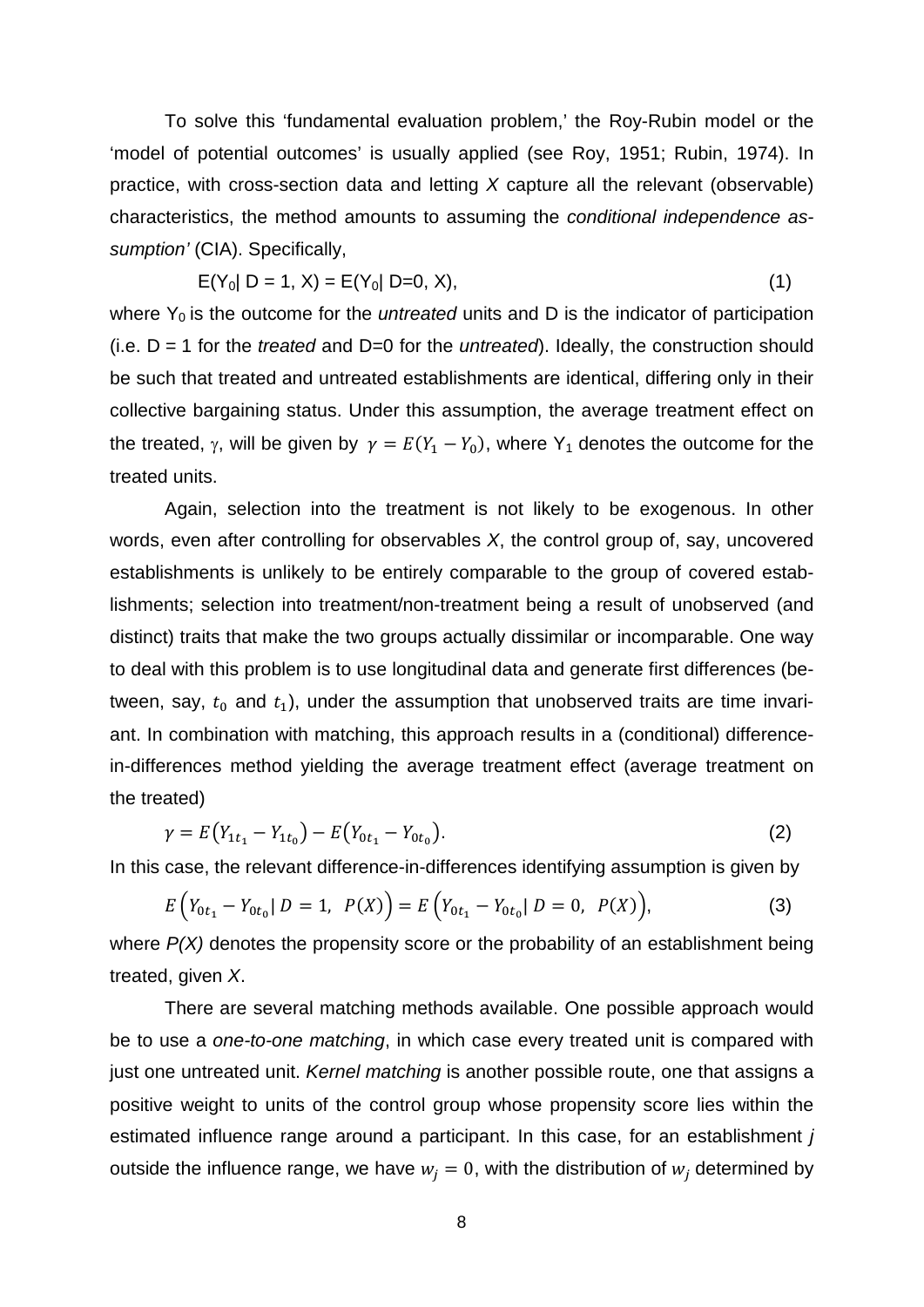a kernel density function. However, as described below, our preferred approach is to use *radius matching*, which amounts to assuming that each treated unit can be compared with a variety of untreated units located within a defined distance, with each unit of the control group entering with a certain weight,  $w_i$ , depending on a given criterion to yield a slightly different causal effect, that is,

$$
\gamma = E(Y_{1t_1} - Y_{1t_0}) - E(w_j(Y_{0t_1} - Y_{0t_0})).
$$
\n(4)

Regarding the outcome measure, our chief indicator is the (degree of) intraestablishment wage dispersion, given by the conditional wage differential,  $\sigma_{it}$  (after Winter-Ebmer and Zweimüller, 1999). Given that worker wages are top-censored (see below), the computations are based on censored regressions. For any given year *t* and establishment *j*, our method amounts to conducting a censored regression of the daily worker (log) wage,  $\ln W_{iit}$ , on a set of observables,  $X_{iit}$ , and then using the corresponding standard error of the regression (or  $\sigma_{it}$ ) – one for each firm and year – as our selected measure of inequality in establishment *j*. Our conjecture then is that the 'adjusted' wage dispersion or residual inequality (that is, the wage dispersion of 'observationally equal' individuals) will depend on collective bargaining presence. In particular, in our conditional difference-in-differences approach this magnitude will be captured by the change in residual inequality observed in the group of collective agreement leavers (joiners), net of the corresponding change in the control group of always members (never members).

We will also use the  $90<sup>th</sup>$ , 50<sup>th</sup>, and 10<sup>th</sup> percentiles of the log wage residuals obtained from establishment-level wage regressions to compute the corresponding  $90<sup>th</sup>$ -10<sup>th</sup> and 50<sup>th</sup>-10<sup>th</sup> (adjusted) wage gaps. To clarify our procedure, let us assume, for a given year *t* and establishment *j*, a standard Mincerian worker earnings equation of the form

$$
\ln W_{ijt} = X_{ijt}\beta + e_{ijt},\tag{5}
$$

where  $X_{ijt}$  denotes observable characteristics and  $e_{ijt} = \varepsilon_j + \alpha_i + \varsigma_{ijt}$  is a composite error term that includes unobserved worker and establishment traits,  $\alpha_i$  and  $\varepsilon_i$ , respectively, together with an idiosyncratic term,  $q_{iit}$ .

Defining the log wage residual as  $w_{ijt} = \ln W_{ijt} - X_{ijt}\beta$ , it follows that the average wage residual over all workers in establishment *j* will be given by

$$
\overline{w}_{jt} = \varepsilon_j + \overline{\alpha}_j + \overline{\varsigma}_{jt}.
$$
 (6)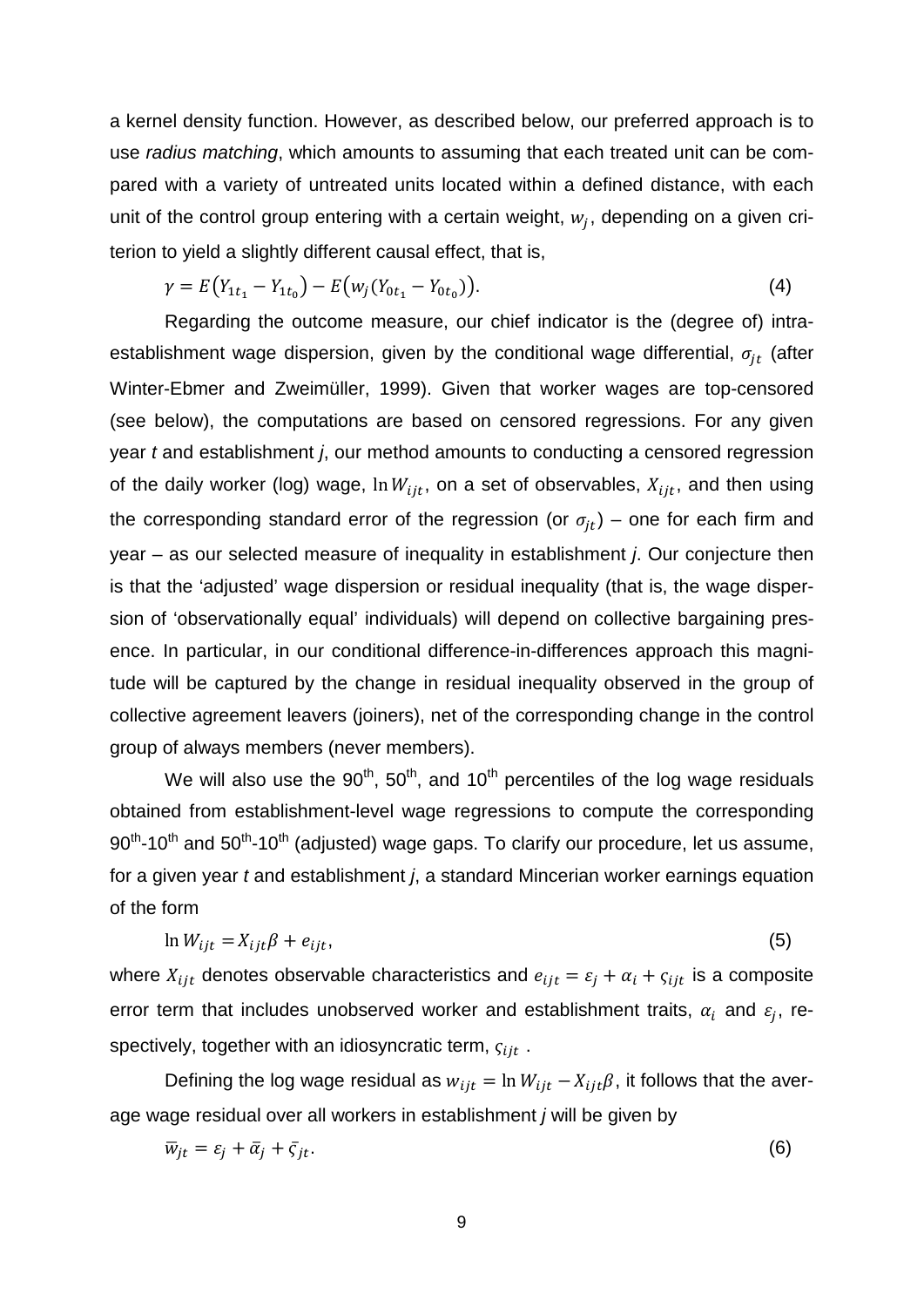In turn, the difference between the  $90<sup>th</sup>$  and  $10<sup>th</sup>$  percentiles, in log wage residuals,  $\Lambda_{jt}^{90-10}$ , is given by (similarly for the 50<sup>th</sup>-10<sup>th</sup> gap,  $\Lambda_{jt}^{50-10})$ 

$$
\Lambda_{jt}^{90-10} = w_{jt}^{90} - w_{jt}^{10} = (\alpha_{jt}^{90} - \alpha_{jt}^{10}) + (\zeta_{jt}^{90} - \zeta_{jt}^{10}).
$$
\n(7)

Having computed the log wage residuals for year *t* and *t+1*, for example, one might be interested in testing whether the change  $\Delta\Lambda_{jt}^{90-10}$  is a function of the shift in collective bargaining status, controlling for a set of relevant establishment-level characteristics,  $X_{jt}^{\prime}$ . In this case, the relevant empirical model will be given by

$$
\Delta \Lambda_{jt}^{90-10} = \delta \Delta U_{jt} + X_{jt}' \beta + \Delta (\varsigma_{jt}^{90} - \varsigma_{jt}^{10}),\tag{8}
$$

or

$$
\Delta \Lambda_{jt}^{90-10} = \delta \Delta U_{jt} + X_{jt}' \beta' + \xi_{jt},\tag{9}
$$

where  $U_{it}$  denotes the dummy for collective bargaining presence and  $\xi_{it}$  is netted out of any establishment or worker unobserved effect.

Our difference-in differences estimate,  $\delta$ , can only be identified if there are collective bargaining switchers in the sample. Moreover, given that in year *t* establishment *j* is either covered or not covered, we observe in principle two types of switchers (i.e. joiners and leavers) along with two types of stayers (i.e. collective bargaining never members and always members). Accordingly, for the subset of joiners (never members) we have  $\Delta U_{jt} = 1$  ( $\Delta U_{jt} = 0$ ) and, for the subset of leavers (always members) we have  $\Delta U_{jt} = -1$  ( $\Delta U_{jt} = 0$ ). By construction, we assume that the causal effects of leaving and joining a collective bargaining are not necessarily symmetric.

The entire identification strategy hinges therefore on the assumption that the set of establishments at risk of switching collective bargaining status allow for the estimation of the parameter of interest: the effect of collective bargaining on wage dispersion. Presumably, the obtained estimate will not be valid for any establishment for which the joining/leaving event is very unlikely, which observations are dropped in our matching exercise.

Finally, we seek to estimate both immediate and medium- to long-run effects. To this end, we present results for 1 and 4-year difference-in-differences. In practice, this exercise is carried out by pooling all establishments that are observed in *t* and *t+1*, *t* and *t+2*, *t* and *t+3*, and *t* and *t+4*, and then running, in separate regressions, the changes in residual inequality on the corresponding indicator of collective bargaining transition. **6**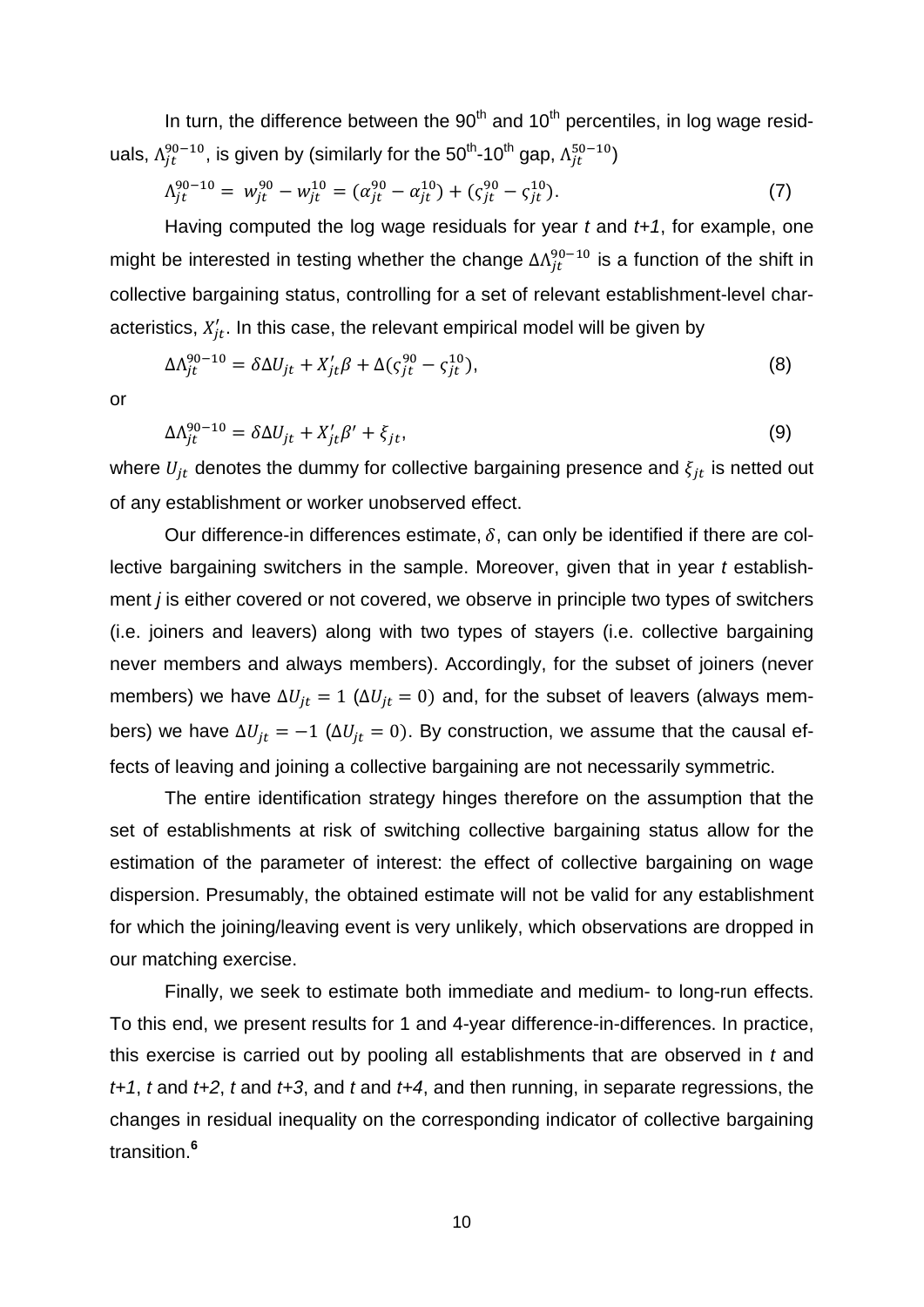## **IV. Data**

Our analysis is based on the LIAB, a unique linked employer-employee data set for Germany (see Joacobebbinghaus and Seth, 2010) provided by the IAB (Institute for Employment Research/*Institut für Arbeitsmarkt- und Berufsforschung* of the Federal Employment Agency/*Bundesagentur für Arbeit*).The LIAB combines official social security insurance data on individuals with establishment data from the IAB Establishment Panel/*Betriebspanel*. Data access was provided remotely via the Research Data Centre/FDZ of the German Federal Employment Agency at the IAB.

The individual data are taken from the Integrated Employment Biographies/IEB database. The IEB merges official information on employment subject to social security (since 1975), marginal employment (since 1999), unemployment (since 1975), social benefits (since 1975), registered jobseekers (since 2000), and participants in employment or training programs (since 2000). All employees and trainees subject to social security are covered by the data, other than certain types of civil servants (*Beamte*), the self-employed, and family workers. In total, more than 80 percent of all employed persons in Germany are included in the IEB (Dorner et al., 2010).

The IAB Establishment Panel is a large-scale annual establishment survey that covers up to 16,000 establishments every year, beginning in 1993 in West Germany and extended in 1996 to the former East Germany. The participating establishments are surveyed on a large number of employment policy-related subjects. These include employment development, business policy and performance, investment, collective bargaining, personnel structure and recruitment, remuneration, and working time. This survey is unique in Germany, since it is representative of all industries and establishment sizes nationwide and was conceived as a longitudinal survey from the outset. (For further information on the IAB Establishment Panel, see Fischer et al., 2009).

The LIAB connects the IEB and the Establishment Panel through an establishment identifier available in both datasets. We note parenthetically that the establishment identifier does not distinguish between a 'birth' – that is, a newly-founded establishment – and what might be termed a 're-birth' – that is, a pure change in ownership. However, for present purposes, any misclassification of an establishment as a birth is unlikely to introduce bias because the wage policy is likely to change in either event.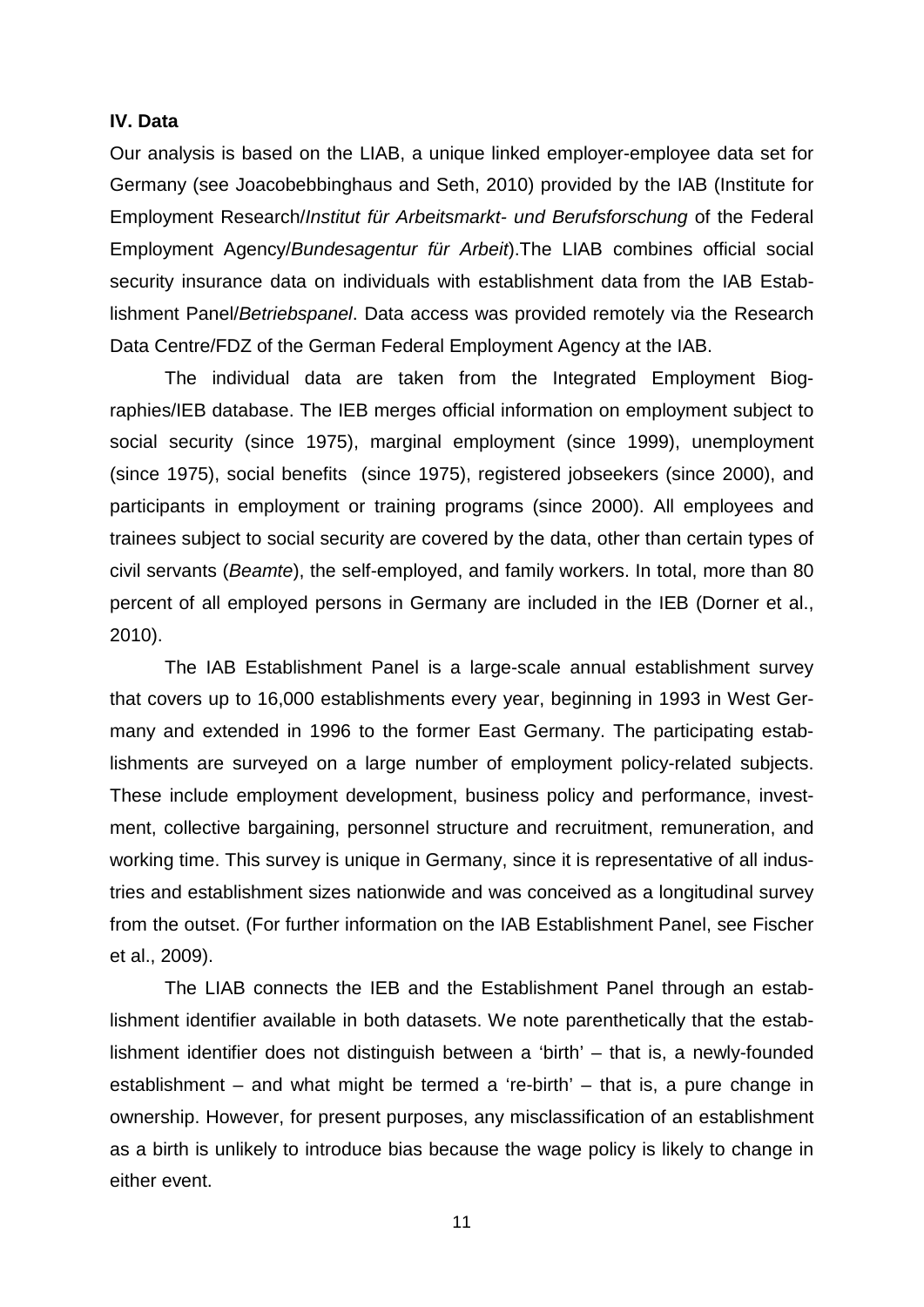In the estimation sample, we treat multiple changes in sectoral agreements as response errors. Valid sectoral agreements are treated as a 1/0 dummy, taking the value of 1 if the establishment is covered by a sectoral agreement, 0 if it is not covered by a sectoral collective agreement. (In the interests of simplification we ignore those establishments covered by firm-level agreements.) Furthermore, given the heterogeneity in wage trends between western and eastern Germany, we focus on the former region alone. Consonant with the literature (e.g. Card, Heining, and Kline, 2013; Dustmann et al., 2014; Antonczyk, Fitzenberger, and Sommerfeld, 2010), given that our dataset does not contain precise information on the number of hours worked, we restrict our analysis to those individuals who are full-time workers.

Our raw data covers the period 1996-2008. They contain some 17 million worker-level observations and approximately 49,000 establishment-level observations in respect of establishments with at least 20 full-time employees, the latter restriction being imposed by the need to construct a meaningful measure of intraestablishment wage dispersion. Establishments lacking (financial) turnover information are also excluded from the sample (chiefly from banking, financial services, and public administration). Annually, we observe between 2 and 5 thousand establishments and 1 to 1.5 million workers

The key variable is the average daily gross wage. **<sup>7</sup>** As noted earlier, the raw wage variable is top-censored at the contribution limit set by the German social security system. Since we want to compare our summary statistics at worker level with those provided by the literature, wages above the contribution limit will be imputed using separate censored estimations at worker level and for each year. Following Gartner (2005), we then constructed a truncated normal distribution by using the predicted values from the censored regressions as moments and by setting the lower truncation point equal to the contribution limit. As a last step, we replaced censored wage observations by values randomly drawn from this truncated normal distribution. (We deflated wages using the Producer Price Index published by the German Federal Statistical Office; specifically, all wages are expressed in year 2005 values.)

#### **V. Preliminary Evidence**

Table 1 illustrates some basic characteristics of the wage data: first, at worker level for benchmarking purposes as regards overall wage inequality (columns (1) through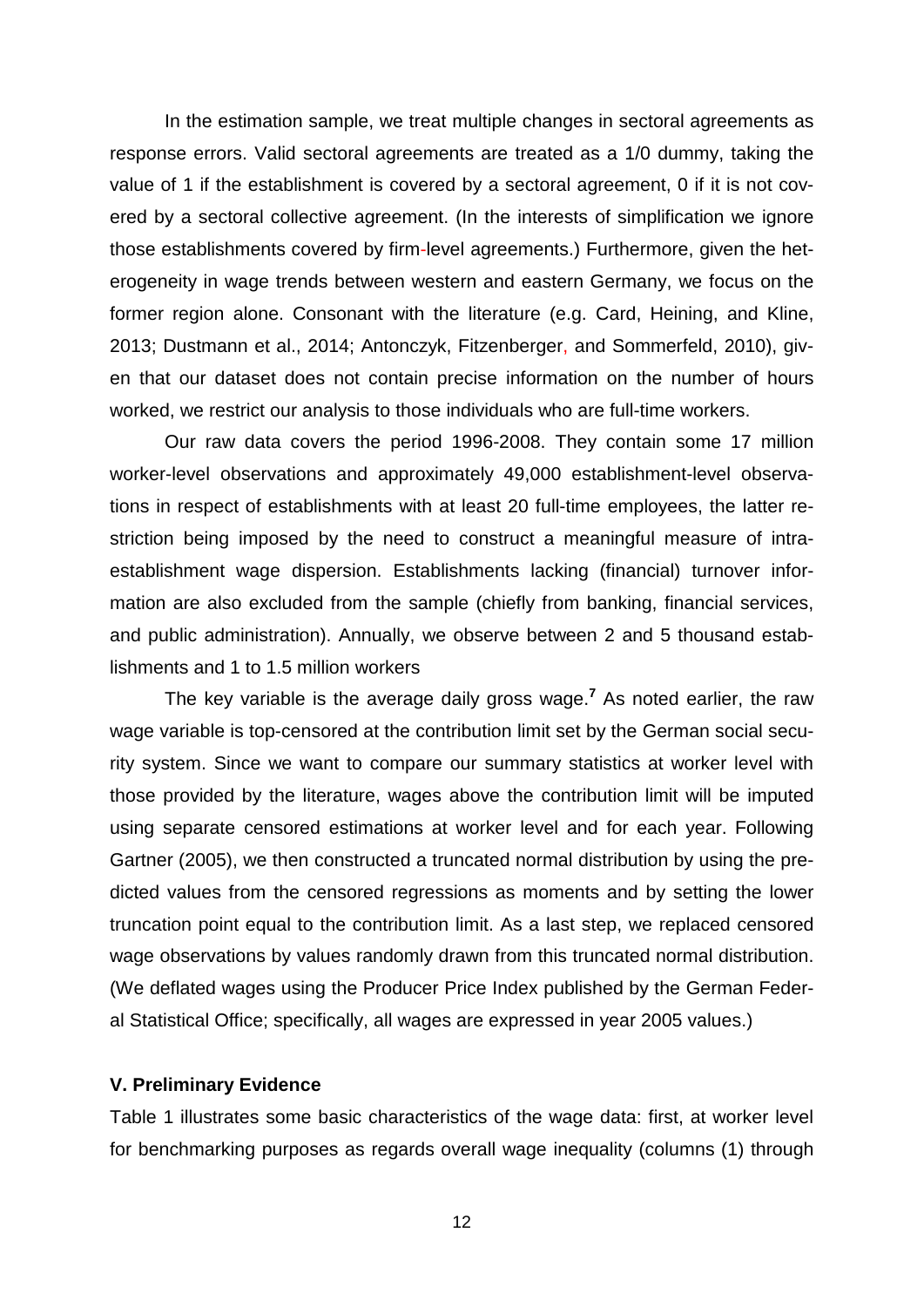(4)); and, second at establishment level to provide some initial evidence on intraestablishment wage inequality (columns (5) through (9)).

#### [Table 1 near here]

As can be seen in column (1), there has been an increase in wages of about 25 log points over the 1996-2008 interval. This sizeable figure cannot, however, be generalized to the entire population. As documented by Card, Heining, and Kline (2013, Table I), using information from the IEB datafile for 1995-2009, there has been a decrease of about 5 log points in the daily wage of the whole population/sample of fulltime workers aged 20-60 in western Germany. Wages are therefore demonstrably higher in LIAB database, a result that is mainly due to the overrepresentation of large establishments in the IAB establishment survey. Trends in wage inequality are nevertheless similar in the two datasets as will be shown below.

Column (2) of the table indicates that there has been a pronounced increase in wage inequality; specifically, a rise of 15 log points in the standard deviation. By German standards, characterized by a high compact wage structure, this increase is quite remarkable. (The coefficient of variation in German of about 0.1 is between one-third and one-quarter of that of Anglo-Saxon countries. **8** ) Again, for purposes of comparison we note that Card, Heining, and Kline (2013, Table I) report an increase of 13 log points in the standard deviation, while the corresponding coefficient of variation falls in the 0.1-0.15 interval, with a slight upward trend over time.

The same pattern is reflected in other indicators of wage inequality. Thus, columns (3) and (4) of the table show that the gap between the  $50<sup>th</sup>$  and  $10<sup>th</sup>$  percentiles and between the  $90<sup>th</sup>$  and  $10<sup>th</sup>$  percentiles increased over the period by 15 and 17 log points, respectively. Another useful benchmark here is provided by Antonczyk, Fitzenberger and Sommerfeld's (2010, Table 1) finding of an increase of 10 and 13 log points in the  $50^{th}$ -10<sup>th</sup> and  $90^{th}$ -10<sup>th</sup> wage gaps, respectively, for males. The corresponding figures for females are 6 and 11 log points. These latter results are obtained using GSES data and pertain to full-time workers aged 25-55 in establishments with 10 or more employees

Intra-establishment wage inequality is next examined using two types of evidence. The first is an unadjusted indicator, based on observed (and imputed) daily wages (columns (6) through (8)); the second is the residual inequality (column (9)), a refined indicator that controls for (observed) human capital variables as was explained in section III. For completeness, column (5) reports the mean establishment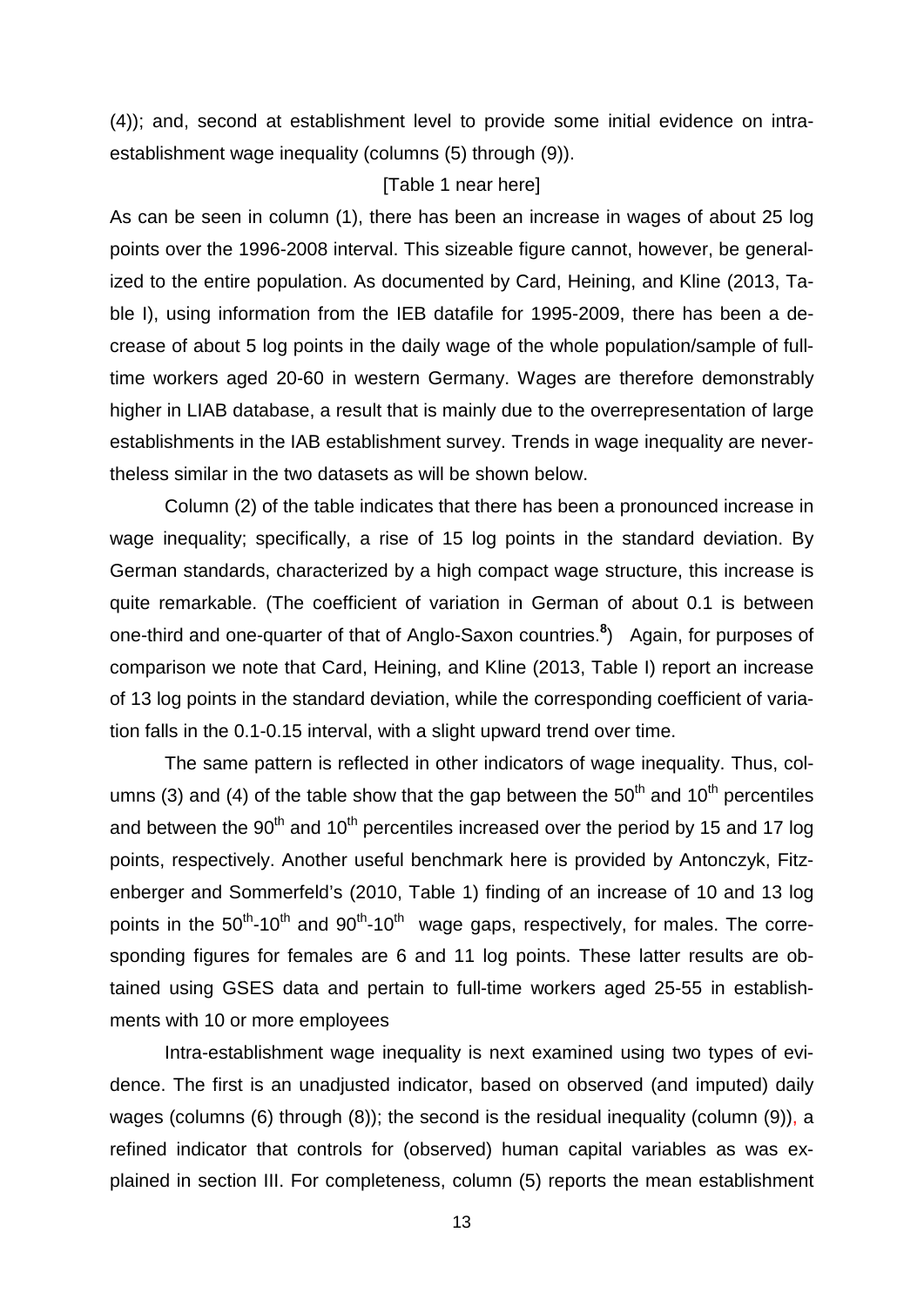wage, which unsurprisingly is smaller than the worker-level mean shown in column (1), and is indicative of the higher wages in larger establishments. In turn, the overall (i.e. worker) wage inequality in column (2) is higher by a margin of 8 to 16 log points than the (mean) within-establishment wage inequality measure in column (6). *Vulgo*: workers are more heterogeneous than establishments.

Columns (7) and (8) show the (mean) unadjusted  $50<sup>th</sup>$ -10<sup>th</sup> and  $90<sup>th</sup>$ -10<sup>th</sup> wage gaps within establishments. The evidence is that the wage inequality within establishments, over the 12-year interval is in the 25-33 log point range in respect of the former gap and between 57 and 72 log points for the latter. In both cases, we observe a steady upward trend of 8 and 15 log points in dispersion over the sample period.

The last column of the table presents the residual inequality or intraestablishment adjusted wage inequality. The results are striking. First, most of the observed inequality within establishments can be explained by observed human capital variables as the mean residual inequality is approximately two-thirds of the intraestablishment wage inequality reported in column (6); that is to say, were all observed (and unadjusted) inequality due to observables, there would be no remaining residual inequality. Second, and more important, the trend in residual inequality replicates those observed for the  $90<sup>th</sup>$ -10<sup>th</sup> and  $50<sup>th</sup>$ -10<sup>th</sup> unadjusted wage gaps. These trends are graphed in panel (a) of Figure 1. The trends in residual inequality and overall worker wage inequality are also similar, as can be seen from panel (b) of the figure.

### [Figure 1 near here]

The next issue of course is the extent to which the changes in wage inequality can be allocated to shifts in collective bargaining. Since coverage by collective agreements in our data pertains to the establishment, we will focus exclusively on establishment-level information.

#### **VI. Regression Results**

The sample size of the selected comparison groups in our raw longitudinal dataset is given in Table 2. The groups are defined using observed establishment collective bargaining status. They comprise collective agreement leavers and collective agreement always members (in panel (a)) and collective agreement joiners and collective agreement never members (in panel (b)). In each panel, establishments are ob-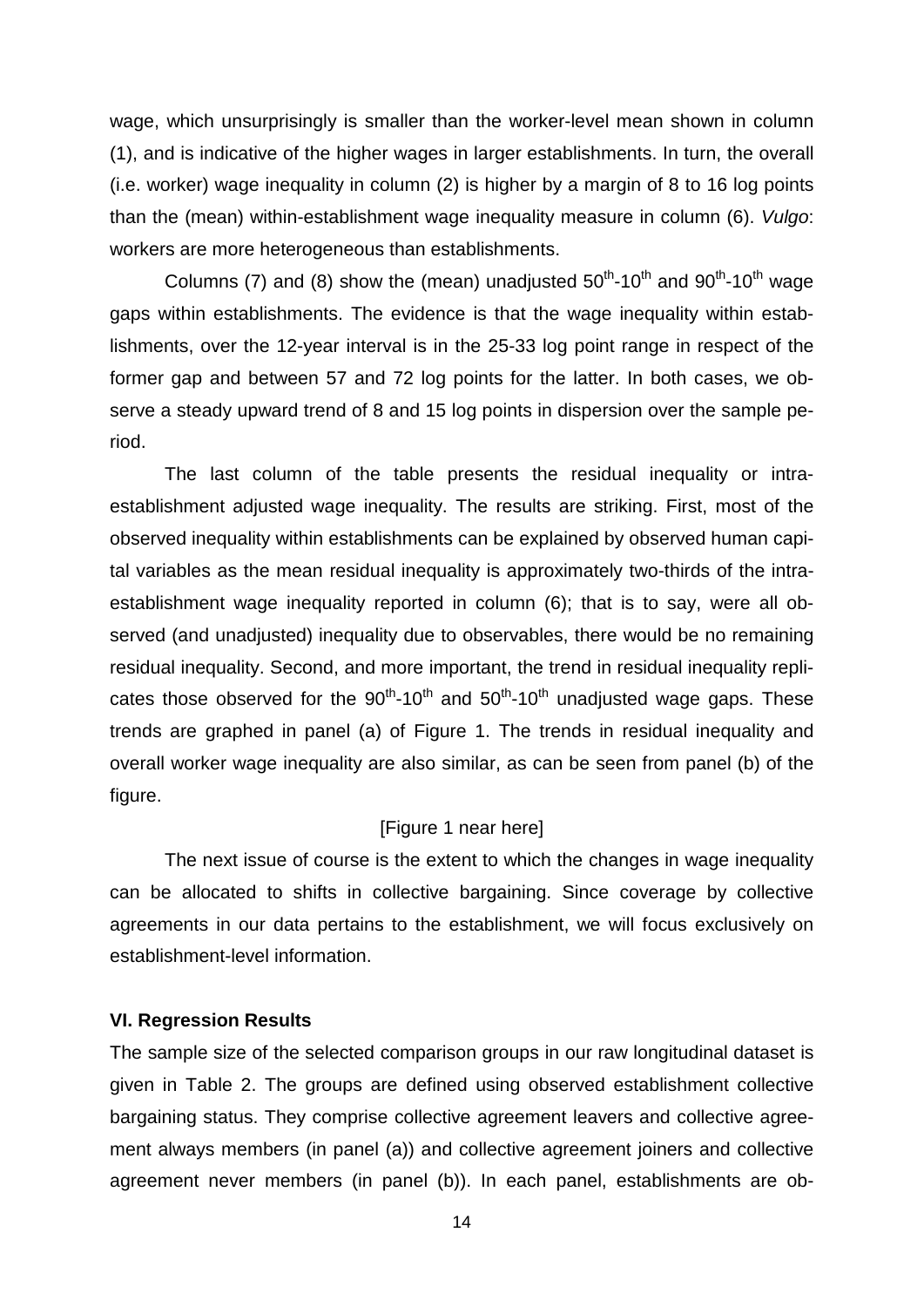served in t and  $t + \tau$ ,  $\tau = 1, 2, 3, 4$ , yielding the four columns shown in the table. (Note that an establishment observed in *t* and *t+4* is not necessarily observed in *t* and *t+2*, for example.) Accordingly, over the entire 1996-2008 interval, we have a total of 21,354 cases in which is possible to observe an establishment in two consecutive years, with 20,081/21,354 or 94 percent recording no change in sectoral agreement status and 1,273/21,354 or 6 percent switching from sectoral bargaining into no collective bargaining at all. Similarly, we have 8,980 establishments that are either not covered by any sectoral agreement over two consecutive years (a total of 1,083 cases) or not covered in *t* but covered in *t+1* (7,897 cases).

#### [Table 2 near here]

The decreasing number of cases observed as we move from left to right shows that the longer is the length of the time window, the lower is the number of establishments in the treated *and* comparison groups, as the likelihood of an establishment being observed in t and  $t + \tau$  is decreasing in  $\tau$ . In any event, there is a reasonably large number of cases in which establishments are observed in *t* and *t+4*, even if the percentage of those 'treated' relative to the 'untreated' is reduced in this scenario.

#### [Table 3 near here]

The raw evidence on changes in intra-establishment residual inequality is given in Table 3. The first column of the table, for example, suggests that leaving a collective agreement implies increased wage inequality within establishments one year after the regime shift vis-à-vis always members. As far as joiners are concerned, the evidence in panel (b) suggests that joiners, too, tend to have a higher residual inequality than the comparison group of never members. But the magnitude of the standard deviations reported in the table strongly suggests that the comparator groups need to be further refined. As a first step, we tackle this issue by presenting the matching procedures and the corresponding diagnostic tests. We then estimate the causal effect in a conditional difference-in-differences framework.

Our matching procedure is based on a probit estimation of the probability of leaving/joining a collective agreement, controlling for a wide set of covariates. These include the per capita log wage, the ratio of labor costs to sales, log sales, the share of female/part-time/temporary/and low-skilled employees, the proportion of employees subject to the German social insurance scheme, and a set of dummy variables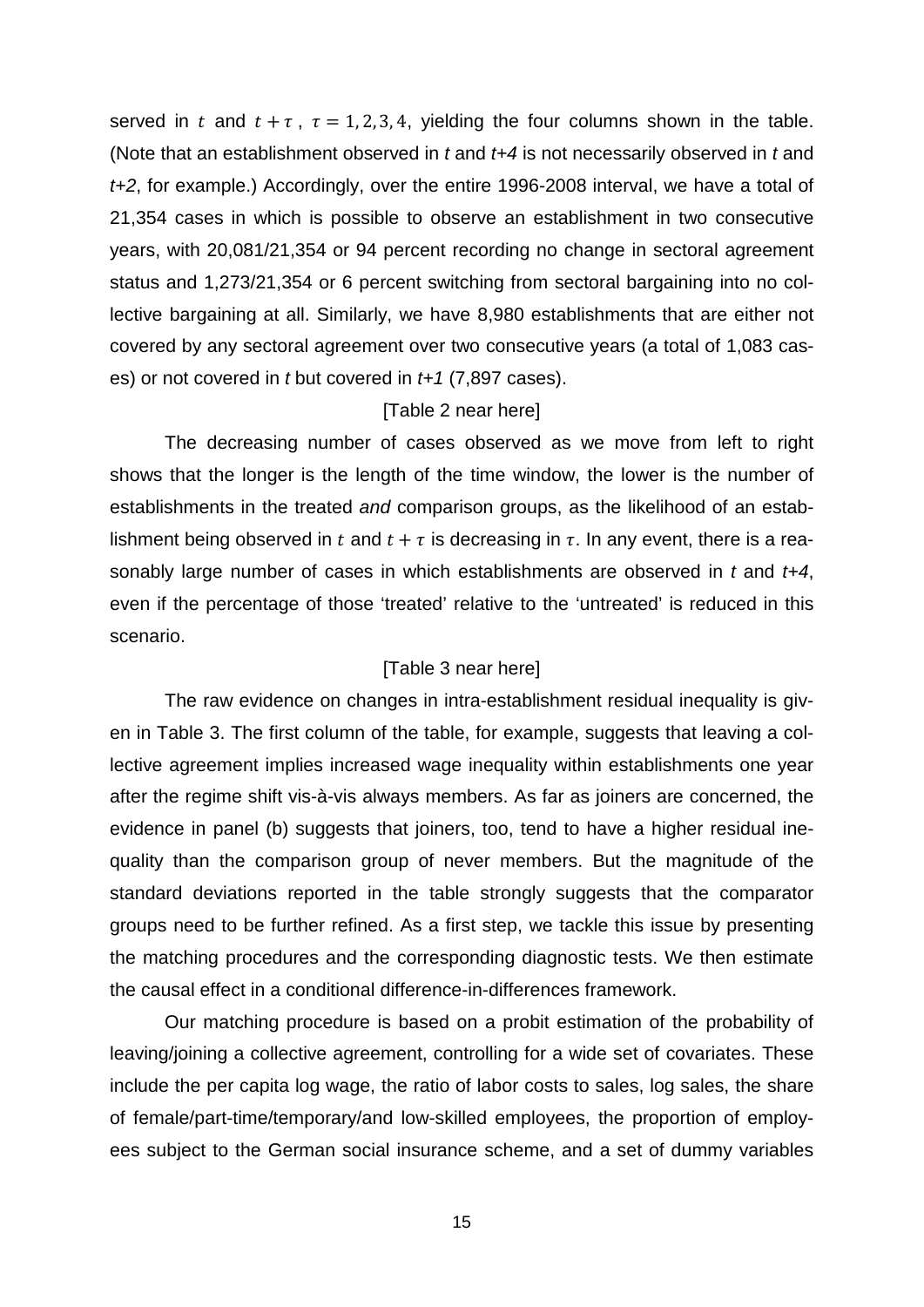denoting the legal form of the establishment, firm profitability, foreign ownership, firm size, industry, and location.

#### [Tables 4 and 5 near here]

Probit estimates of the probability of a change in bargaining status for our respective groups of leavers (vs. always members) and joiners (vs. always members) are provided in Tables 4 and 5. They display symmetric coefficients for the most part. Higher average wages seem to increase the probability of leaving a sectoral agreement, while lower wages are likely to increase the probability of joining one. Also, a low (high) share of labor costs, indicating the capital intensity of production, increases the probability of leaving (joining) collective agreement. A similar effect obtains in the case of establishment sales. It would appear therefore that larger firms tend to join collective agreements, whereas smaller establishments are more likely to leave, all else constant. Leavers (joiners) are also more likely to have a lower (higher) share of part-timers and employees subject to the social insurance scheme. But with respect to the proportion of temporary, low-skilled workers and the presence of foreign ownership, the evidence fails to reveal any obvious symmetry. **9**

The corresponding propensity scores obtained from these probits were next used to conduct a radius matching exercise with a caliper of 0.001 around the estimated values. (The diagnostics are provided in Appendix Tables 1 and 2; and with one exception – joiners in the fourth column, last two row entries, of Appendix Table  $2$  – the matching quality is very high.) After applying the matching procedures, the number of observations for estimation purposes (in Table 6 below) falls to one-third to one-half of those given in Table 2. For example, while the total number of cases in the first column of panel (a) of Table 2 is 21,354, the actual estimation sample size (given in the first column of Table 6, is 9,008 establishments.

### [Table 6 near here]

Turning therefore to the difference-in-differences estimates of the effect of collective bargaining on wage inequality, results for leavers vs. always members are given in Table 6, and for joiners vs. never members in Table 7. The exercise uses two types of outcomes: (observed) establishment wage dispersion, in panel (a), and (unobserved) residual inequality in panel (b), including in the latter panel results for the  $50<sup>th</sup>$ -10<sup>th</sup> and  $90<sup>th</sup>$ -10<sup>th</sup> wage gaps based on log wage residuals as described in section III.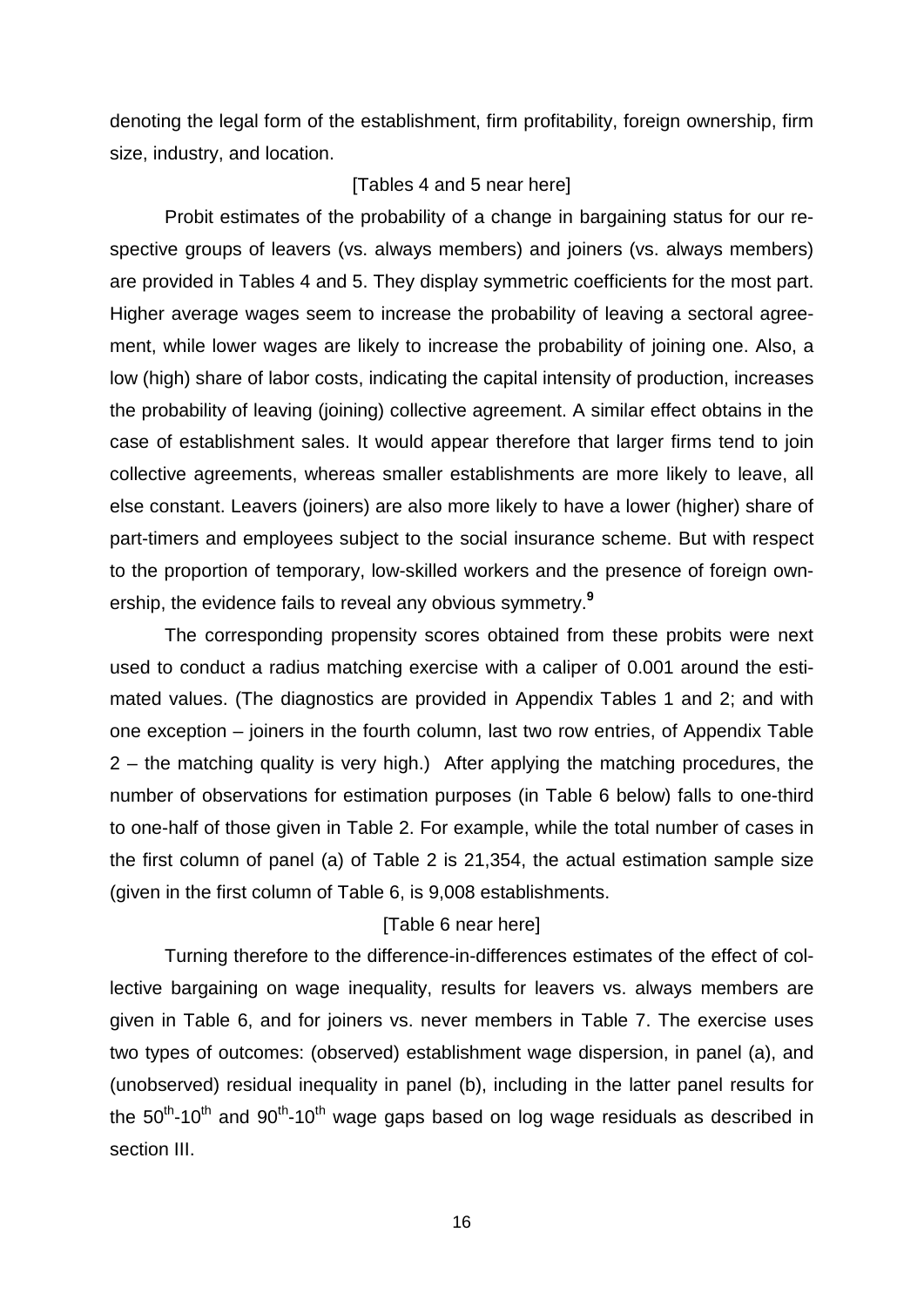Beginning with the results for leavers in Table 6, panel (a) fails to indicate any impact of exiting sectoral bargaining on either the standard deviation of intraestablishment earnings or the  $50<sup>th</sup>$ -10<sup>th</sup> and 90<sup>th</sup> -10<sup>th</sup> wage gaps. Surprisingly, then, there is no sign of any obvious role for collective bargaining on (observed) wage dispersion even four years after the selected event/treatment.

In panel (b) of the table, however, we do find a statistically significant effect of collective agreements on wage inequality. That is, once we compare the wages of observationally equal individuals we find that collective agreements do matter: adjusted wage dispersion across co-workers increases after an establishment's exit from a collective agreement. To this extent, our presumption that collective agreement is favorable to wage compression is confirmed. Specifically,  $\sigma_{it}$  in the first row of panel (b) is estimated to increase on average by approximately 2 log points, which is approximately 10 percent of the intra-establishment mean residual inequality obtaining over the sample period (see column (9) of Table 1). The fact that the 4-year effect is statistically insignificant is likely to be explained more by the reduced sample size than anything else. Finally, the results are weaker for the  $50<sup>th</sup>$ -10<sup>th</sup> gap in residual inequality, although the effect of leaving on the  $90<sup>th</sup>$ -10<sup>th</sup> gap is both larger and better determined.

#### [Table 7 near here]

Table 7 presents a similar exercise for collective agreement joiners versus never members. The background here is that the number of observations is roughly one-half that of those in Table 6. There are two main reasons for this: first, given that collective bargaining is in decline, the number of joiners is smaller than the number of leavers; second, given that sectoral bargaining remains the dominant regime, we have necessarily fewer never members than always members in the sample.

For both observed and unobserved inequality, there is just one statistically significant effect of signing on to a collective agreement (and here only at the .10 level). In one sense this is surprising in that the effects on wages should be stronger – at least initially – in the case of joining an agreement than leaving one because of the *Nachwirkungsfrist* doctrine.<sup>10</sup> If however sectoral agreements are offering joiners more flexible terms than heretofore, then joining a collective agreement may not generate material changes in dispersion.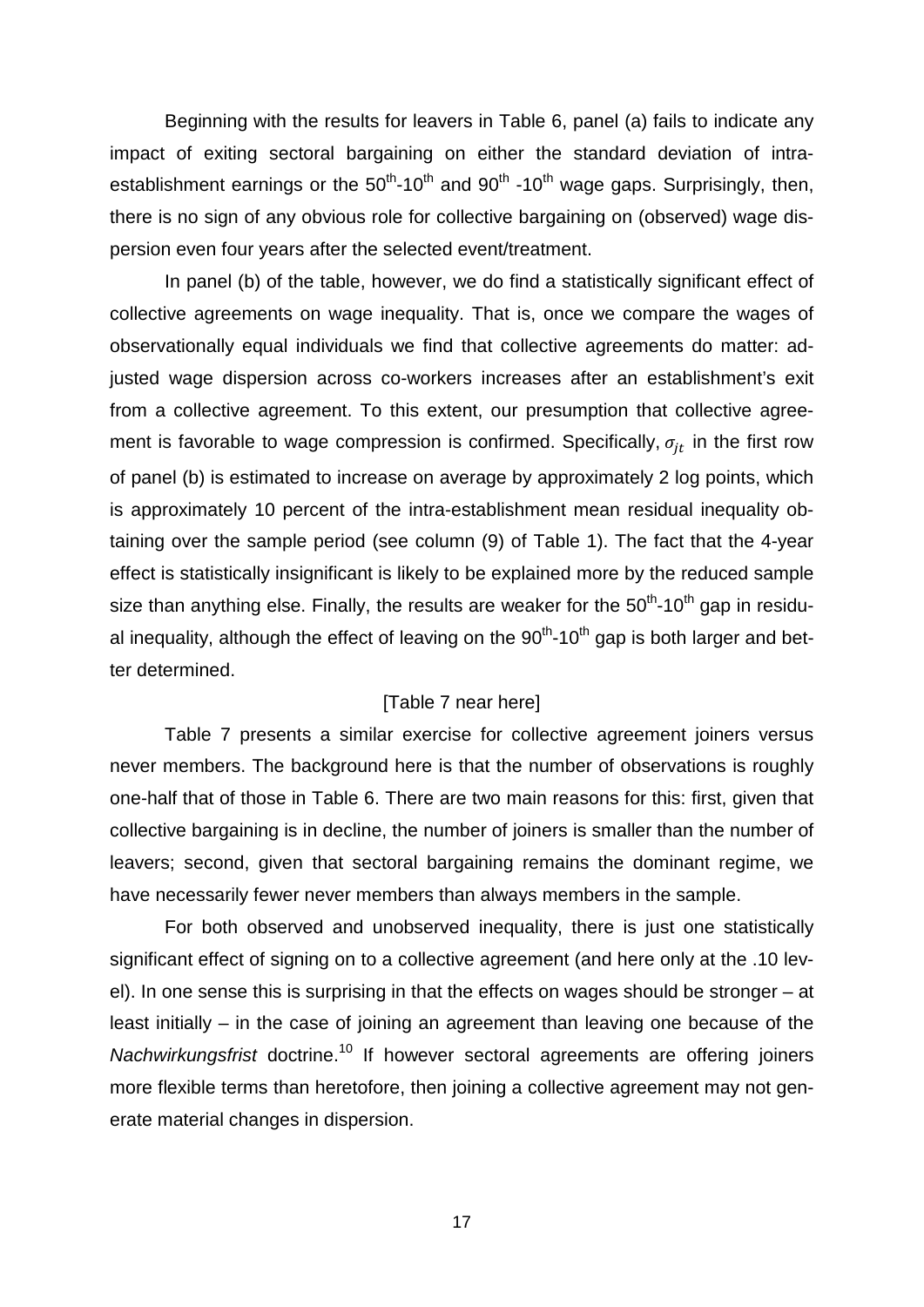#### **VII. Conclusions**

Despite the growing number of studies pointing to collective bargaining decline as one of the main candidates to explain rising wage inequality, the exact contribution of deunionization is still a matter of debate. This study has approached the question by examining intra-plant wage dispersion in the wake of establishments either exiting from or entering into collective agreements. Our expectation was that for the set of establishments at risk of leaving/joining, we should observe a clear tendency towards reduced/heightened wage compression. In other words, we would not expect to observe decreasing within-establishment wage dispersion among workers in plants exiting collective agreements or the converse among employees in plants joining them, one, two, three, and four years after the change in collective bargaining status.

To address the source of rising wage inequality widely documented in the literature we selected therefore a rather direct approach, focusing on actual collective bargaining transitions observed over a period in which the decline in collective agreement coverage is well documented. Given that coverage is observed at establishment level, our preferred measure of wage dispersion was within-establishment adjusted wage inequality (or residual inequality), a measure that by definition is net of differences in human capital observed at worker (and firm) level.

For leavers we found an increase of approximately 2 log points in the adjusted wage inequality, or a 10 percent increase if one takes as the point of reference the average level of wage inequality observed over the sample period (viz. 0.206). We also found statistically significant effects on the  $50<sup>th</sup>$ -10<sup>th</sup> and 90<sup>th</sup>-10<sup>th</sup> adjusted wage gaps. Perhaps unexpectedly, the impact of leaving a collective agreement did not seem to visibly increase over time, although the 'perverse' result that after 4 years the widening effect disappears/becomes statistically insignificant can most plausibly be attributed to data limitations. In any event, the principal result for leavers is the evidence of non-trivial immediate to medium-term effects – effects that will come as a surprise to those anticipating continuing legal constraints in the wake of opting out.

There is nevertheless scant evidence that joining a collective agreement produces a symmetric effect. Indeed, although in the raw (unadjusted) wage dispersion data there is some indication that joining is associated with lower wage compression, this result is contraindicated using our preferred measures of residual inequality.

Taken in the round, our results cast doubt on the notion that shifts in collective bargaining underpin rising wage inequality, although we can confirm that since the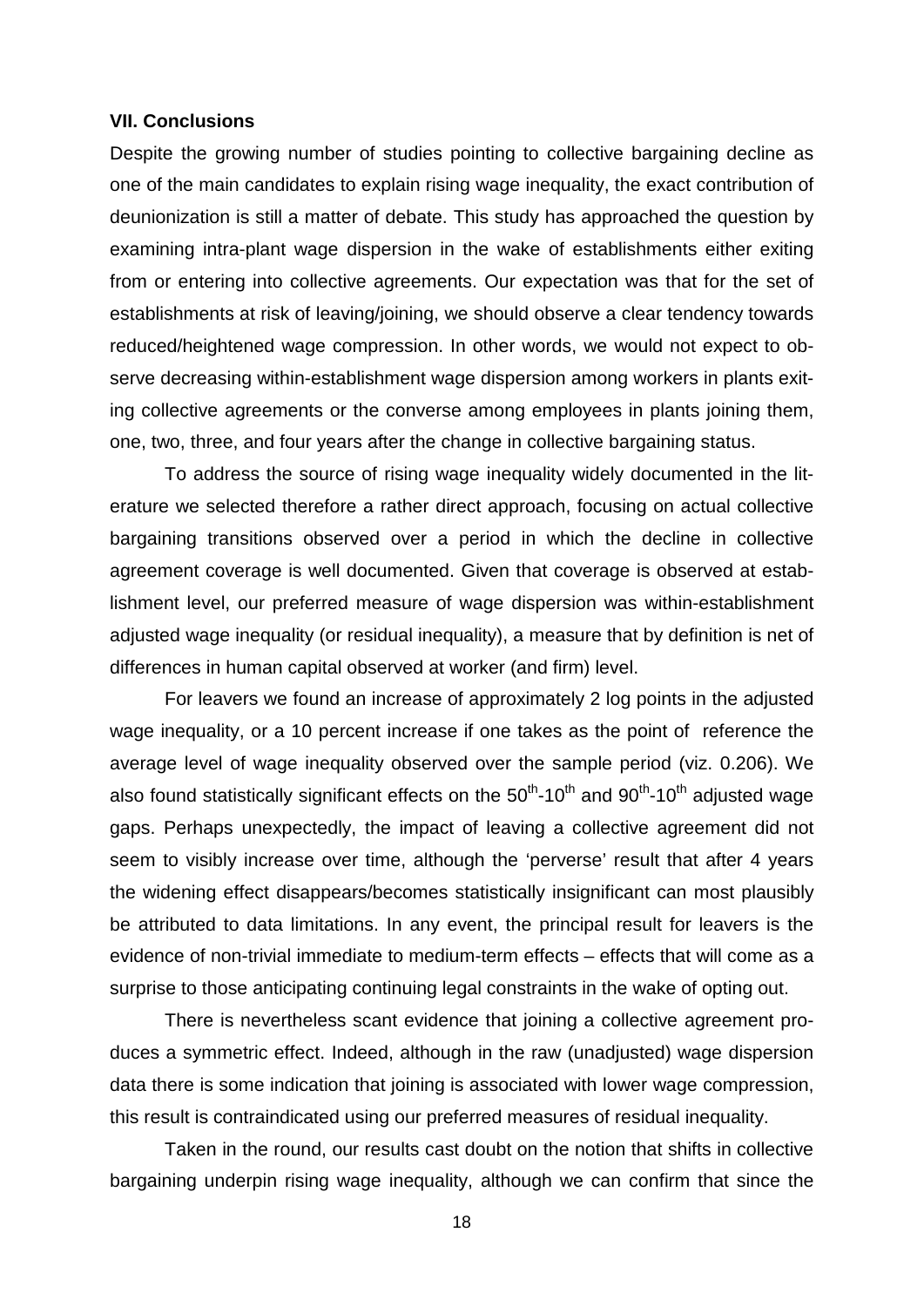mid-1990s there has been an increase in both overall (worker) and withinestablishment (both unadjusted and adjusted) wage dispersion. That is, the magnitude of the effects detected here, underscored by their lack of symmetry, offer insufficient evidence to support the claim that changes in wage inequality are produced by deunionization. That said, other collective bargaining developments in the form of opening clauses and pacts for employment and competitiveness may have played a more important role than coverage in contemporary wage developments and evolving wage dispersion. Since the role of these institutional innovations on collective bargaining *structure* is rather indirect, their analysis requires a quite different modeling strategy than has been employed here in considering the external erosion of collective bargaining. Issues of internal erosion are now likely to assume center stage in the analysis of the effects of collective bargaining upon wage dispersion.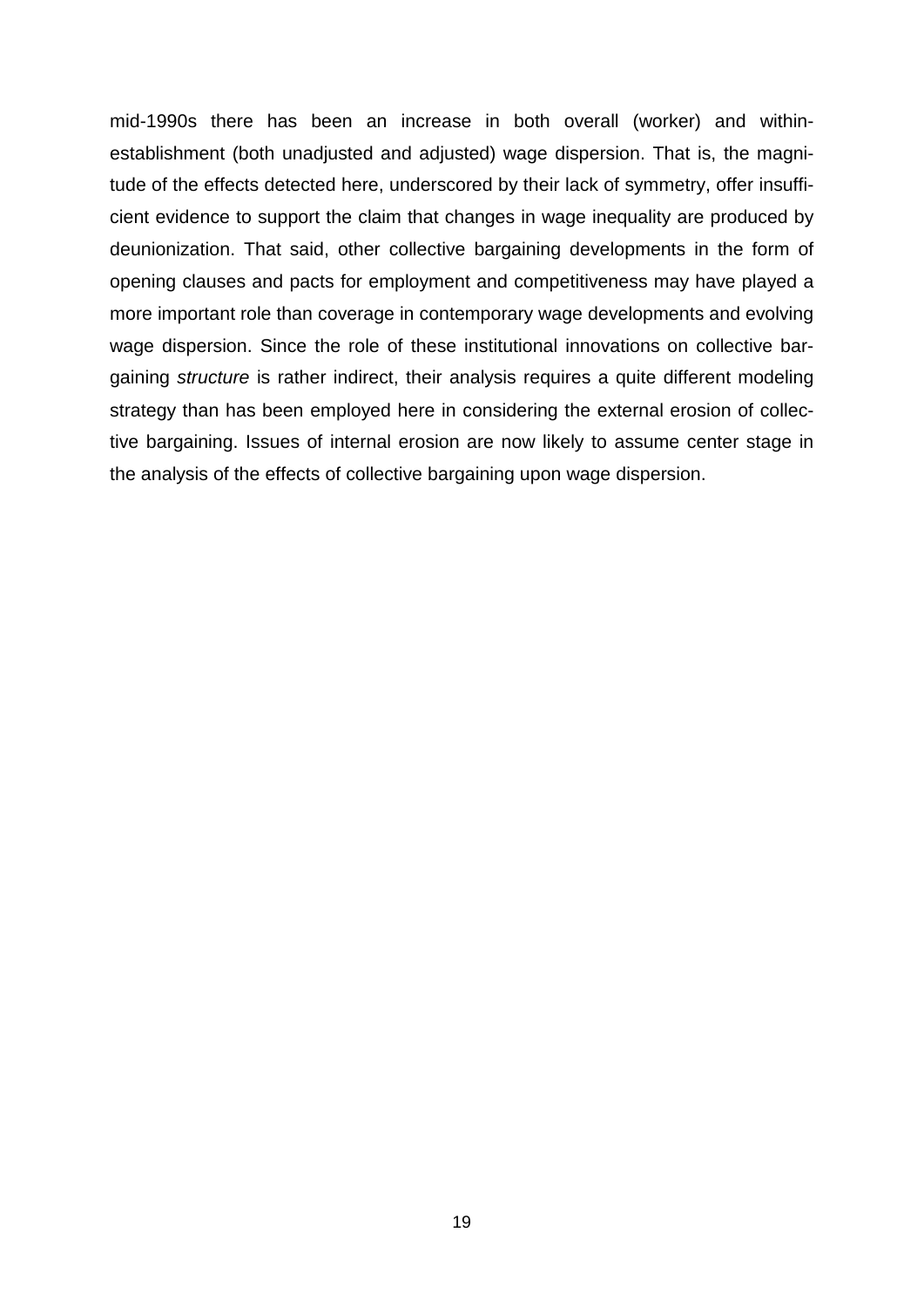## **ENDNOTES**

1. As described in section IV, the observation window for our linked employeremployee dataset covers the period 1996-2008. Over this interval on only two occasions were plants in the component establishment dataset asked about the presence of opening clauses and company pacts (in 2005/2007 and 2006/2008, respectively). While insufficient for our purposes, these two data have been used to study the impact of opening clauses on wages (see for example, Garloff and Gürtzgen, 2012; Brändle, 2013; Ellguth, Gerner, and Stegmaier, 2014).

2. Their findings again pertain to western Germany, reflecting disparate wage trends in the two halves of Germany (on which, see Kohn and Lembcke, 2007).

3. Specifically, deunionization has stronger effects on rising dispersion at the top of the distribution.

4. Card, Heining, and Kline also provide alternative counterfactual scenarios to further illustrate the relative importance of these three effects.

5. Note, however, that the models emphasizing firm heterogeneity do not control for *contract* heterogeneity (though for one such attempt using Portuguese data, see Torres, Portugal, Addison, and Guimarães, 2014). In short, any such contract effect will be included within the other two effects assuming these are separately identified.

6. Although this design allow us to look at, say, immediate and medium- to log-run effects of collective bargaining on wage dispersion, note that the estimation results reported below do use a different set of establishments. Thus, the 4-year effect is based on a much smaller sample than the 1-year effect, due simply to the fact that an establishment is much more likely to be observed in *t* and *t+1* than in *t* and *t+4.*

7. According to the FDZ DatenReport 04/2007 (Spengler, 2007, p. 26), "to determine the gross daily wage, the wage for the duration of the given period is divided by the number of calendar days within the period and the value obtained rounded to two decimal points." In practice, given that we are looking only at full-time workers, the denominator is equal to 365 days if the worker has just one full time job in a year. According to Card, Heining and Kline (2013), a full-time worker in Germany holds some 1.1 jobs in a year.

8. On average over the selected period, the median wage earner earns some 50 percent more than an individual in the  $10<sup>th</sup>$  percentile, while an individual in the  $90<sup>th</sup>$  percentile is estimated to earn roughly twice as much as his/her counterpart in the  $10<sup>th</sup>$ percentile.

9. See Addison *et al*. (2013) for a full discussion of the determinants of collective bargaining 'survivability' in German establishments.

10. Under German law those leaving a collective agreement are supposed to pay wages for incumbent (but not new) employees according to the old collective agreement and to do so until a new agreement has been reached at firm level or as a result of individual bargaining. They are not of course subject to subsequent revisions of the old contract. It is therefore possible that being uncovered still requires payment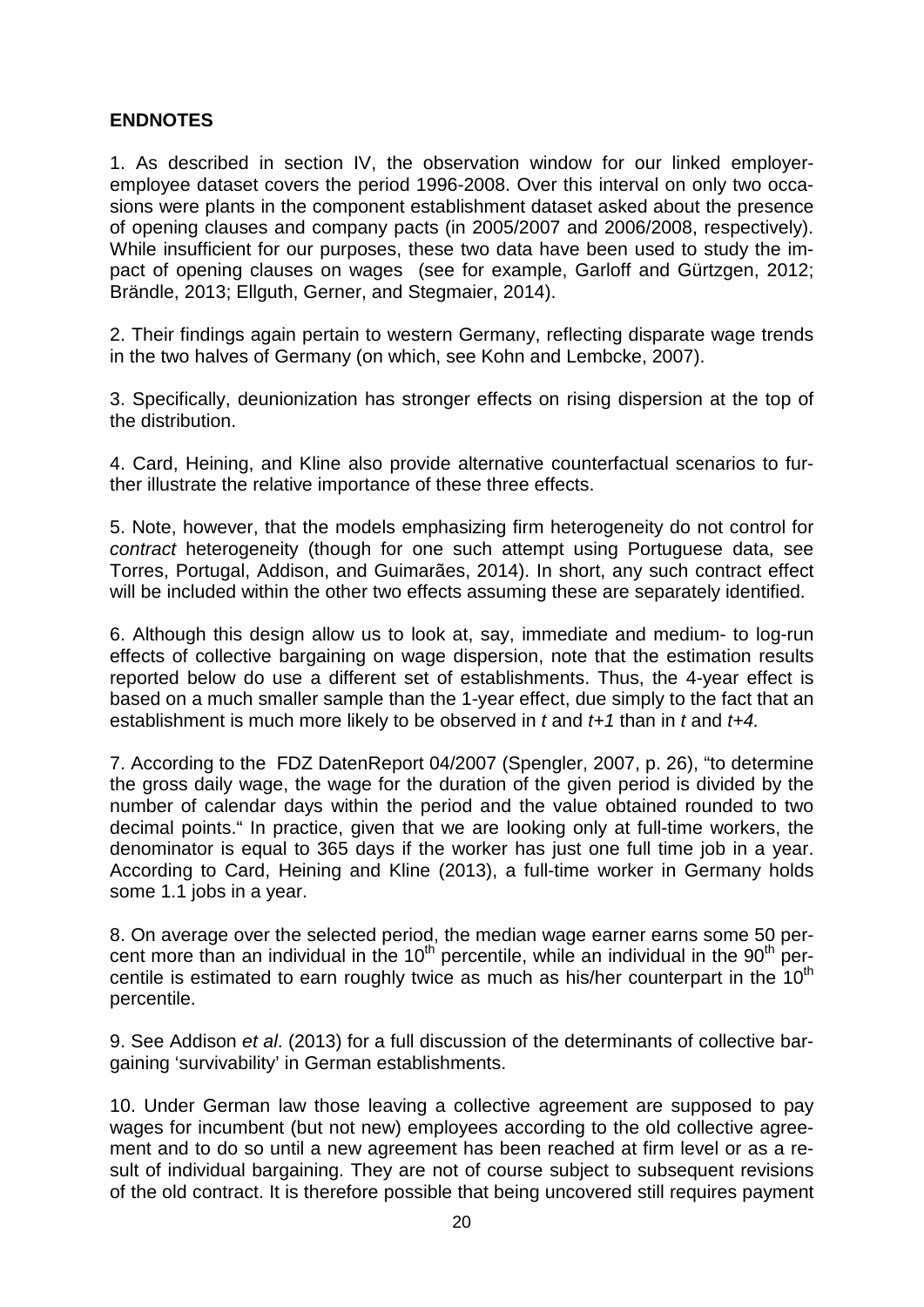according to an active contract. For our proposes here we simply choose to infer that the longer the respondent claims to be no longer covered by a collective agreement, the longer that establishment has left a collective agreement and the further adrift of current contracts are the wages in that establishment. Note, however, that if there is some slippage in the equation of leaving collective bargaining with not being covered by a collective agreement, no such imprecision applies to 'joiners' who have immediately to meet the terms of the relevant collective agreement.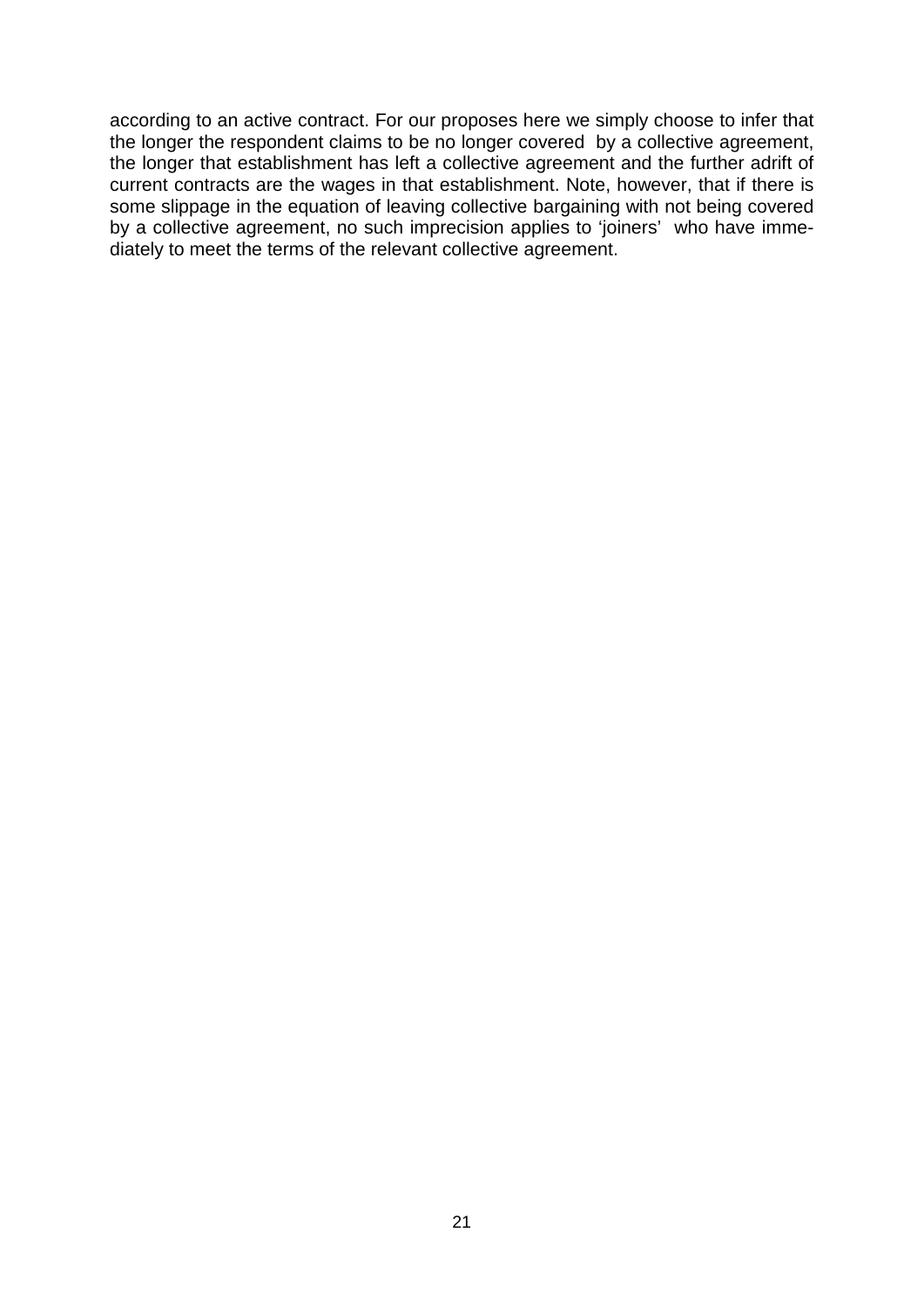#### **References**

Abowd, John M., Francis Kramarz, and David N. Margolis. 1999. "High Wage Workers and High Wage Firms." *Econometrica* 67(2): 251-334.

Addison, John T., Ralph W. Bailey, and W. Stanley Siebert. 2007. "The Impact of Deunionization on Earnings Determination Revisited." *Research in Labor Economics*  26(2): 337-363.

Addison, John, T., Paulino Teixeira, Alex Bryson, and André Pahnke. 2013. "Collective Agreement Status and Survivability: Change and Persistence in the German Model." *Labour: Review of Labour Economics and Industrial Relations* 27(3): 288- 309.

Addison, John T., Paulino Teixeira, Katalin Evers, and Lutz Bellmann. 2014. "Indicative and Updated Estimates of the Collective Bargaining Premium in Germany." *Industrial Relations* 53(1): 125-256.

Antonczyk, Dirk. 2010. "Using Social Norms to Estimate the Effect of Collective Bargaining on the Wage Structure." Mimeographed, Albert-Ludwigs-Universität Freiburg, November.

Antonczyk, Dirk, Bernd Fitzenberger, and Katrin Sommerfeld. 2010. "Rising Wage Inequality, the Decline of Collective Bargaining, and the Gender Wage Gap." *Labour Economics* 17(5): 835-847.

Bechtel, Stephan, Patrizia Mödinger, and Harald Strotmann. 2004. "Tarif- und Lohnstrukturen in Baden-Württemberg: Entwicklung und Einfluss der Tarifbindung auf Verdiensthöhe und -streuung." *Statistische Analysen* 7: 1-44.

Brändle, Tobias. 2013. "Flexible Collective Bargaining Agreements: Still a Moderating Impact on Works Council Behavior?" Mimeographed, Institute for Applied Economic Research Tübingen, October.

Card, David. 1996. "The Effect of Unions on the Structure of Wages: A Longitudinal Analysis." *Econometrica* 64(4): 957-979.

Card, David, Jörg Heining, and Patrick Kline. 2013. "Workplace Heterogeneity and the Rise of West German Wage Inequality." *Quarterly Journal of Economics* 128(3): 967-1015.

Dinardo, John E., Nicole Fortin, and Thomas Lemieux. 1996. "Labor Market Institutions and the Distribution of Wages, 1973-1992: A Semiparametric Approach." *Econometrica* 64(5): 1001-1044.

Dorner, Matthias, Jörg Heining, Peter Jacobebbinghaus, and Stephan Seth. 2010. "Sample of Integrated Labour Market Biographies (SIAB) 1975–2008." FDZ-Datenreport 01/2010.

Dustmann, Christian, Johannes Ludsteck, and Uta Schönberg. 2009. "Revisiting the German Wage Structure." *Quarterly Journal of Economics* 124(2): 843-881.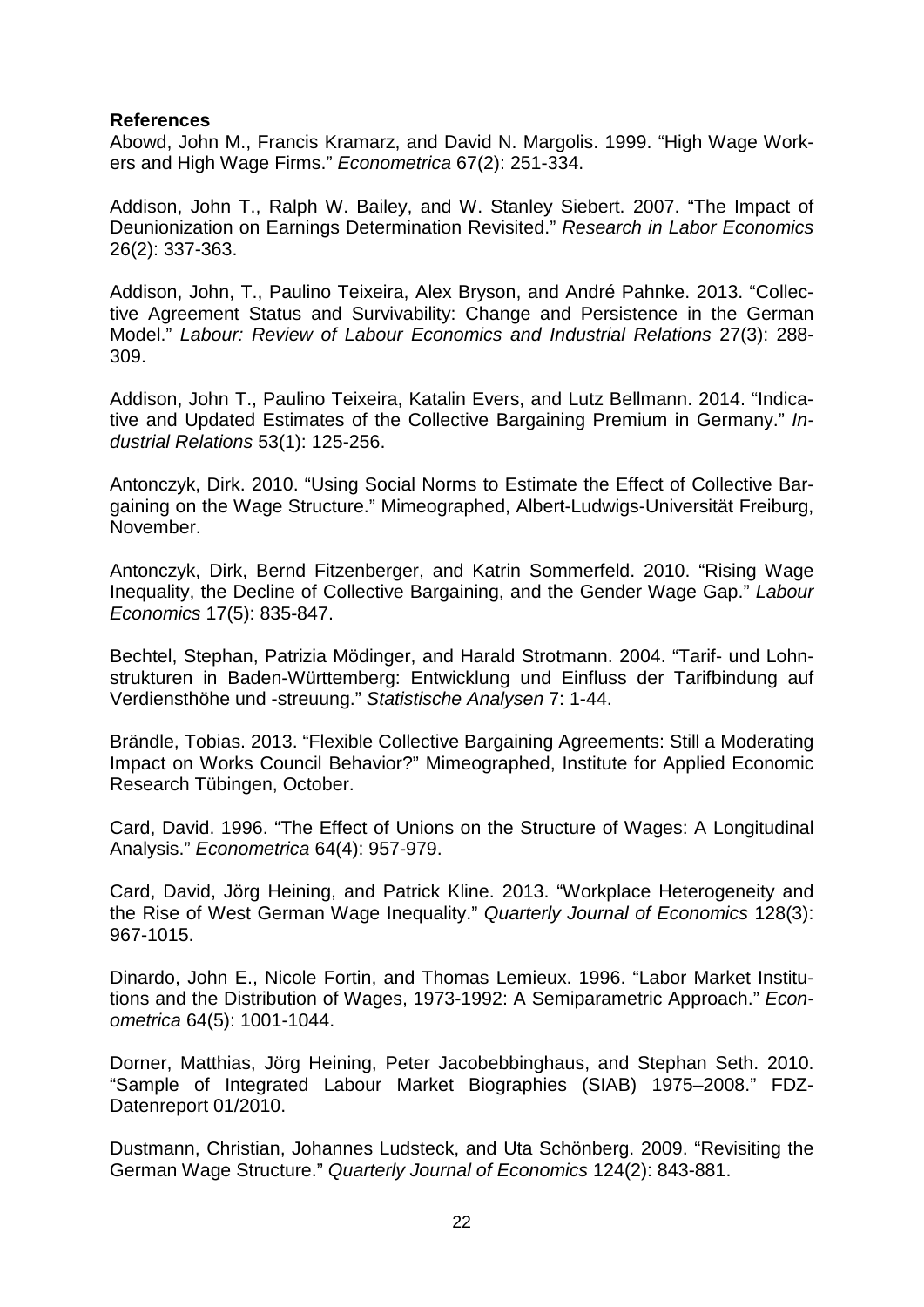Dustmann, Christian, Bernd Fitzenberger Uta Schönberg, and Alexandra Spitz-Oener. 2014. "From Sick Man of Europe to Economic Superstar: Germany's Resurgent Economy." *Journal of Economic Pespectives* 28(1): 167-188.

Ellguth, Peter, Hans-Dieter Gerner, and Jens Stegmaier. 2014. "Wage Effects of Works Councils and Opening Clauses: The German Case." *Economic and Industrial Democracy* 35(1): 95-113.

Fischer, Gabriele, Florian Janik, Dana Müller, and Alexandra Schmucker. 2009. "The IAB Establishment Panel: Things Users Should Know." *Schmollers Jahrbuch* 129(1): 133-148.

Fitzenberger, Bernd, Karsten Kohn, and Alexander C. Lembcke. 2013. "Union Density and Varieties of Coverage: The Anatomy of Union Wage Effects in Germany." *Industrial and Labor Relations Review* 66(1): 169-197.

Freeman, Richard B. 1982. "Unionism and the Dispersion of Wages." *Industrial and Labor Relations Review* 34(1): 3-23.

Garloff, Alfred, and Nicole Gürtzgen. 2012. "Collective Wage Contracts, Opt-Out Clauses and Firm Wage-Differentials: Evidence from Linked Employer Employee Data." *Industrial Relations* 51(3): 731-748.

Gartner, Hermann. 2005. "The imputation of wages above the contribution limit with the German IAB employment sample." FDZ-Methodenreport, 02/2005.

Gerlach, Knut, and Gesine Stephan. 2002. "Tarifverträge und Lohnstruktur in Niedersachsen." *Statistische Monatshefte Niedersachen* 56(10): 543-552.

Gerlach, Knut, and Gesine Stephan. 2006a. "Bargaining Regimes and Wage Dispersion." *Jahrbücher für Nationalökonomie und Statistik* 126(6): 629-649.

Gerlach, Knut, and Gesine Stephan. 2006b." Pay Policies of Firms and Collective Wage Contracts – An Uneasy Partnership." *Industrial Relations* 45(1): 47-67.

Guertzgen, Nicole. 2014. "Estimating the Wage Premium of Collective Wage Contracts – Evidence from Longitudinal Linked Employer-Employee Data." *Industrial Relations* (forthcoming).

Hirsch, Barry T. 2004. "Reconsidering Union Wage Effects: Surveying New Evidence on an Old Topic." *Journal of Labor Research* 25(2); 233-266.

Jacobebbinghaus, Peter, and Stephan Seth. 2010. "Linked Employer-Employee Data from the IAB: LIAB Cross-sectional (Model 2, 1993-2008)." FDZ-Datenreport 05/2010.

Kohn, Karsten, and Alexander C. Lembcke. 2007. "Wage Distributions by Bargaining Regime – Linked Employer-Employee Data Evidence from Germany." *AstA Wirtschafts- und Sozialstatistisches Archiv (3-4): 247-261.*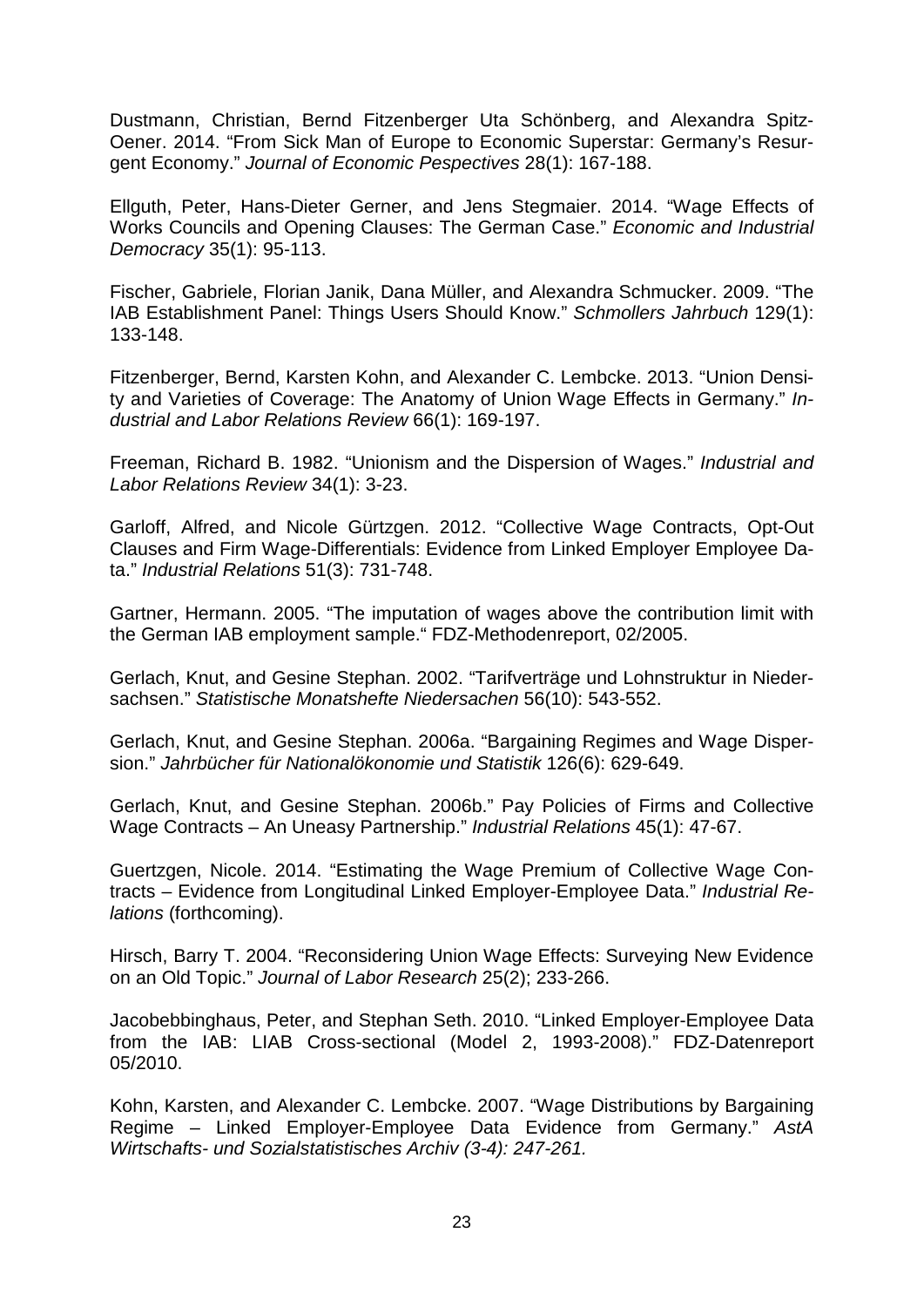Lewis, H. Gregg. 1996. *Union Relative Wage Effects: A Survey*. Chicago, IL: University of Chicago Press.

Pontusson, Jonas. 2013. "Unionization, Inequality, and Redistribution." *British Journal of Industrial Relations* 51(4): 787-825.

Riso-Avila, Fernando, and Barry T. Hirsch. "Unions, Wage Gaps, and Wage Dispersion: New Evidence from the Americas." *Industrial Relations* 53(1): 1-27.

Roy, Andrew. 1951. "Some thoughts on the distribution of earnings. *Oxford Economic Papers* 3: 135-146

Rubin, Donald. 1974. Estimating causal effects of treatments in randomized and nonrandomized studies. *Journal of Educational Psychology* 66: 688-701.

Spengler, Anja. 2007. "The Establishment History Panel 1975-2005: Handbook Version 2.0.0." FDZ DatenReport 04/2007.

Torres, Sonia, Pedro Portugal, John T. Addison, and Paulo Guimarães. 2014. "The Sources of Wage Variation: A Three-Way High-Dimensional Fixed Effects Regression Model." Mimeographed, University of South Carolina, July.

Winter-Ebmer, Rudolf, and Josef Zweimüller. 1999. "Intra-firm Wage Dispersion and Firm Performance." *Kyklos* 52(4): 555–572.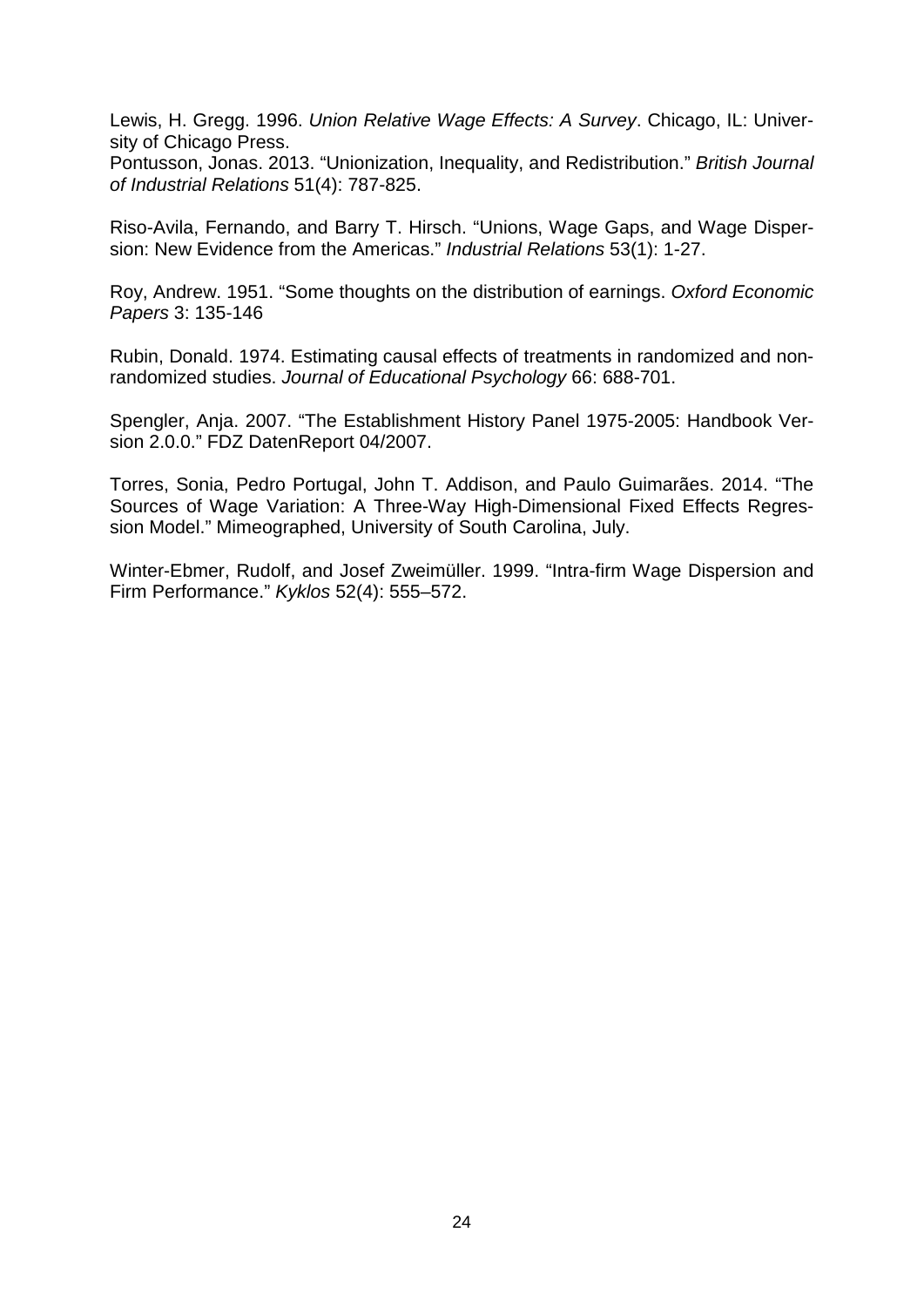Table 1: Summary statistics and residual inequality for the LIAB sample of full-time workers in establishments with at least 20 employees, western Germany, 1996-2008

|      | Worker daily wage |       |                             | Mean establish-<br>ment daily wage               | Intra-establishment wage inequality |              |                             | Intra-establishment<br>residual inequality |              |
|------|-------------------|-------|-----------------------------|--------------------------------------------------|-------------------------------------|--------------|-----------------------------|--------------------------------------------|--------------|
|      | Mean [number of   | s.d.  | $50^{th}$ -10 <sup>th</sup> | $90^{th}$ -10 <sup>th</sup><br>[number of firms] |                                     |              |                             |                                            |              |
| Year | workers]          |       | gap                         | gap                                              |                                     | Mean (s.d.)  | $50^{th}$ -10 <sup>th</sup> | $90^{th}$ -10 <sup>th</sup>                | Mean (s.d.)  |
|      | (1)               | (2)   | (3)                         | (4)                                              | (5)                                 | (6)          | gap<br>(7)                  | gap<br>(8)                                 | (9)          |
| 1996 | 4.395 [2,075,126] | 0.346 | 0.424                       | 0.906                                            | 4.203 [5,835]                       | 0.247(0.087) | 0.253                       | 0.572                                      | 0.170(0.068) |
| 1997 | 4.417 [1,764,141] | 0.348 | 0.426                       | 0.904                                            | 4.210 [5,185]                       | 0.250(0.093) | 0.251                       | 0.572                                      | 0.172(0.069) |
| 1998 | 4.432 [1,706,944] | 0.383 | 0.436                       | 0.923                                            | 4.227 [5,588]                       | 0.264(0.110) | 0.259                       | 0.595                                      | 0.188(0.106) |
| 1999 | 4.454 [1,571,699] | 0.393 | 0.448                       | 0.924                                            | 4.232 [5,854]                       | 0.294(0.158) | 0.287                       | 0.625                                      | 0.203(0.111) |
| 2000 | 4.495 [1,786,932] | 0.423 | 0.449                       | 0.913                                            | 4.291 [8,170]                       | 0.325(0.213) | 0.312                       | 0.686                                      | 0.217(0.123) |
| 2001 | 4.497 [1,918,039] | 0.392 | 0.457                       | 0.914                                            | 4.301 [9,046]                       | 0.310(0.168) | 0.325                       | 0.666                                      | 0.212(0.125) |
| 2002 | 4.528 [1,788,076] | 0.386 | 0.444                       | 0.885                                            | 4.320 [8,523]                       | 0.306(0.164) | 0.322                       | 0.659                                      | 0.205(0.121) |
| 2003 | 4.559 [1,608,658] | 0.407 | 0.461                       | 0.986                                            | 4.335 [8,134]                       | 0.310(0.160) | 0.326                       | 0.684                                      | 0.202(0.109) |
| 2004 | 4.602 [1,734,885] | 0.444 | 0.471                       | 0.978                                            | 4.354 [8,216]                       | 0.333(0.195) | 0.338                       | 0.720                                      | 0.221(0.121) |
| 2005 | 4.622 [1,729,612] | 0.445 | 0.461                       | 0.973                                            | 4.370 [8,072]                       | 0.332(0.179) | 0.332                       | 0.717                                      | 0.220(0.122) |
| 2006 | 4.641 [1,586,888] | 0.461 | 0.493                       | 0.989                                            | 4.406 [7,790]                       | 0.330(0.164) | 0.315                       | 0.706                                      | 0.220(0.121) |
| 2007 | 4,639 [1,439,236] | 0,482 | 0,550                       | 1.049                                            | 4.373; 7,508]                       | 0.338(0.209) | 0.334                       | 0.720                                      | 0.224(0.119) |
| 2008 | 4,653 [1,392,886] | 0,496 | 0,577                       | 1.074                                            | 4.377 [7,367]                       | 0.337(0.186) | 0.337                       | 0.721                                      | 0.228(0.128) |

*Notes*: Gross daily wages are deflated using the producer price index and are expressed in year 2005 values. Wages above the contribution limit to the social security system were imputed using the procedure suggested by Gartner (2005). Both observed and imputed wages are used to compute the values reported in columns (1) through (8). Column (5) gives the mean establishment daily wage across all establishments in the sample. The value reported in column (6) is obtained by taking the average over all intra-establishment standard deviations in a given year, and the corresponding standard deviation over all establishments is provided in parentheses in the same column. Column (9) gives the intra-establishment residual inequality, or  $\sigma_{it}$  (see section III).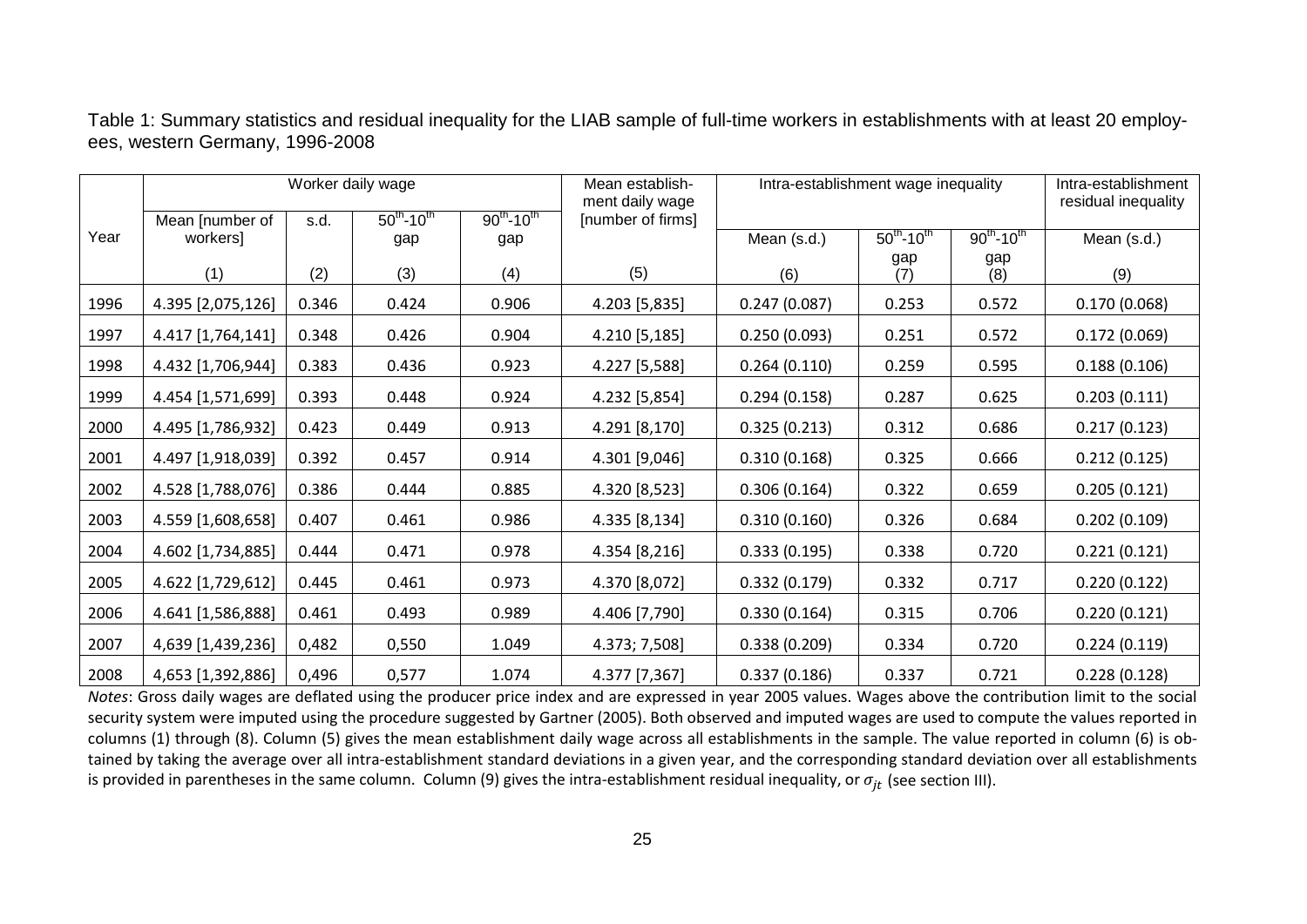## Table 2: Sample size of selected groups, establishments with at least 20 employees, LIAB data, 1996-2008

|                                                                                                                                                        | Sample size |        |        |       |
|--------------------------------------------------------------------------------------------------------------------------------------------------------|-------------|--------|--------|-------|
|                                                                                                                                                        | $t+1$       | $t+2$  | $t+3$  | t+4   |
| (a) Leavers and always members                                                                                                                         |             |        |        |       |
| Number of leavers (i.e. establishments leaving a collec-<br>tive agreement between t and $t + \tau$ , $\tau = 1, 2, 3, 4$ )                            | 1,273       | 532    | 309    | 201   |
| Number of always members (i.e. establishments that<br>are always covered by a collective agreement between t<br>and $t + \tau$ , $\tau = 1, 2, 3, 4$ ) | 20,081      | 13,919 | 9,828  | 7,029 |
| Total                                                                                                                                                  | 21,354      | 14,451 | 10,137 | 7,230 |
| (b) Joiners and never members                                                                                                                          |             |        |        |       |
| Number of joiners (i.e. establishments joining a collec-<br>tive agreement between t and $t + \tau$ , $\tau = 1, 2, 3, 4$ )                            | 1,083       | 444    | 238    | 150   |
| Number of never members (i.e. establishments that are<br>never covered by a collective agreement between t and<br>$t + \tau$ , $\tau = 1, 2, 3, 4$     | 7,897       | 4,912  | 3,197  | 2,086 |
| Total                                                                                                                                                  | 8,980       | 5,356  | 3,435  | 2,236 |

*Note*: The total of 21,354 in the third cell of the first column of the table, for example, gives the number of annual transitions from the initial state in which an establishment is covered by a sectoral agreement (or the sum of 1,273 leavers and 20,081 stayers).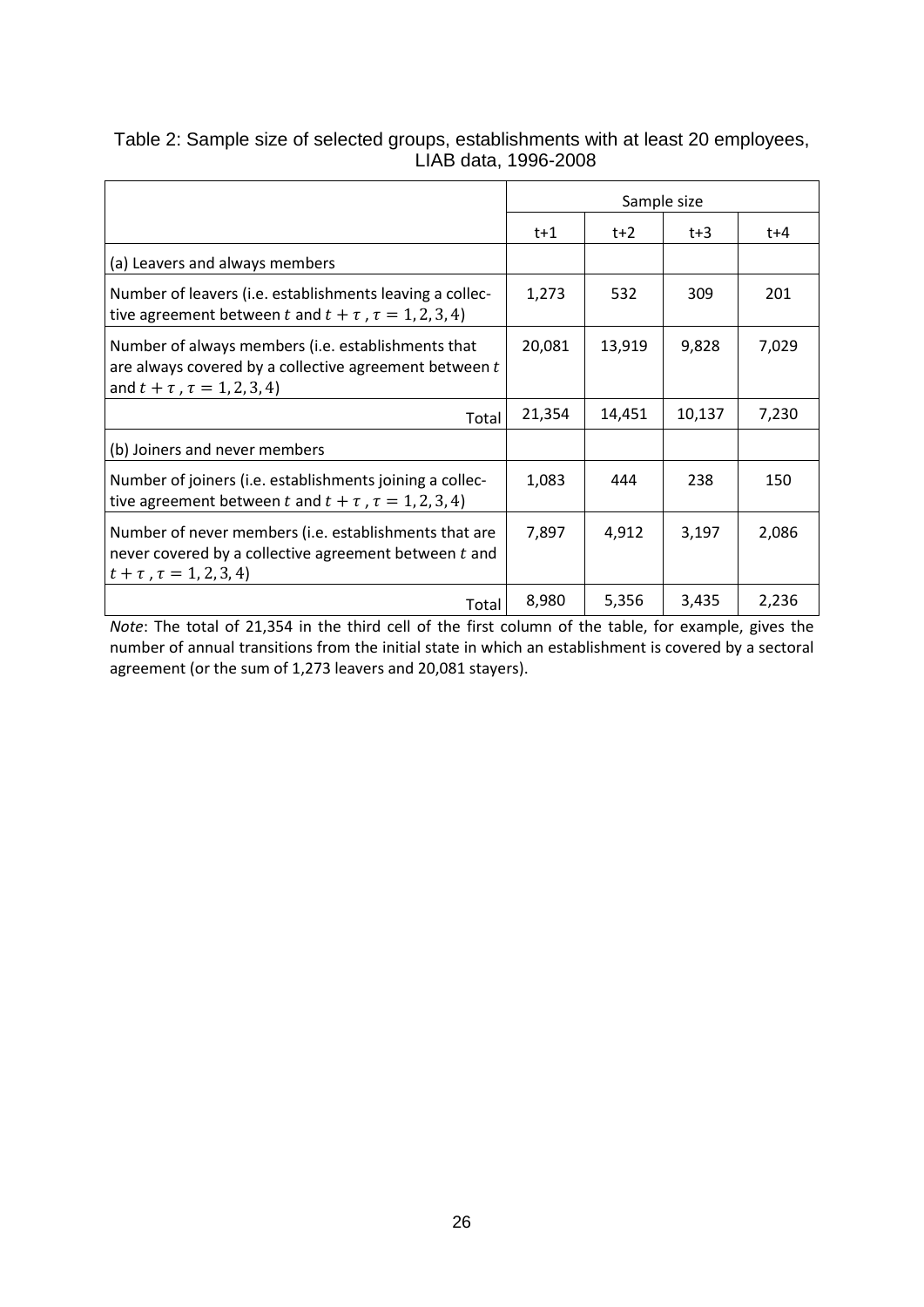Table 3: Changes in residual intra-establishment wage dispersion for selected groups between *t* and  $t + \tau$  ( $\tau$  = 1, 2, 3, 4), establishments with at least 20 employees, LIAB data, 1996-2008, before matching

|                                                                                                                                                                                         | $t+1$            | $t+2$            | $t+3$               | t+4                 |
|-----------------------------------------------------------------------------------------------------------------------------------------------------------------------------------------|------------------|------------------|---------------------|---------------------|
|                                                                                                                                                                                         | Mean<br>(s.d.)   | Mean<br>(s.d.)   | Mean<br>(s.d.)      | Mean<br>(s.d.)      |
| (a) Leavers and always members                                                                                                                                                          |                  |                  |                     |                     |
| Leavers (i.e. establishments leaving a collective<br>agreement between t and $t + 1$ and did not join<br>collective agreement in $t + \tau$ , $\tau = 1, 2, 3, 4$ )                     | 0.006<br>(0.110) | 0.001<br>(0.131) | $-0.001$<br>(0.145) | $-0.006$<br>(0.161) |
| Always members (i.e. establishments that are al-<br>ways covered by a collective agreement between t<br>and $t + \tau$ , $\tau = 1, 2, 3, 4$ )                                          | 0.004<br>(0.099) | 0.006<br>(0.105) | 0.008<br>(0.111)    | 0.009<br>(0.114)    |
|                                                                                                                                                                                         |                  |                  |                     |                     |
| (b) Joiners and never members                                                                                                                                                           |                  |                  |                     |                     |
| Joiners (i.e. establishments joining a collective<br>agreement between t and $t + 1$ and did not leave<br>collective agreement in $t + \tau$ , and $t + \tau$ , $\tau =$<br>1, 2, 3, 4) | 0.007<br>(0.134) | 0.003<br>(0.117) | 0.009<br>(0.188)    | 0.011<br>(0.221)    |
| Never members (i.e. establishments that are never<br>covered by a collective agreement between t and<br>$t + \tau$ , $\tau = 1, 2, 3, 4$                                                | 0.003<br>(0.106) | 0.008<br>(0.155) | 0.014<br>(0.122)    | 0.014<br>(0.123)    |

Notes: The value reported in the first cell, for example, is the mean 1-year difference in  $\Delta \sigma_{jt}$  for leavers; the corresponding standard deviation is in parenthesis.  $\sigma_{jt}$  gives the degree of (residual) intra-establishment wage inequality (see section III).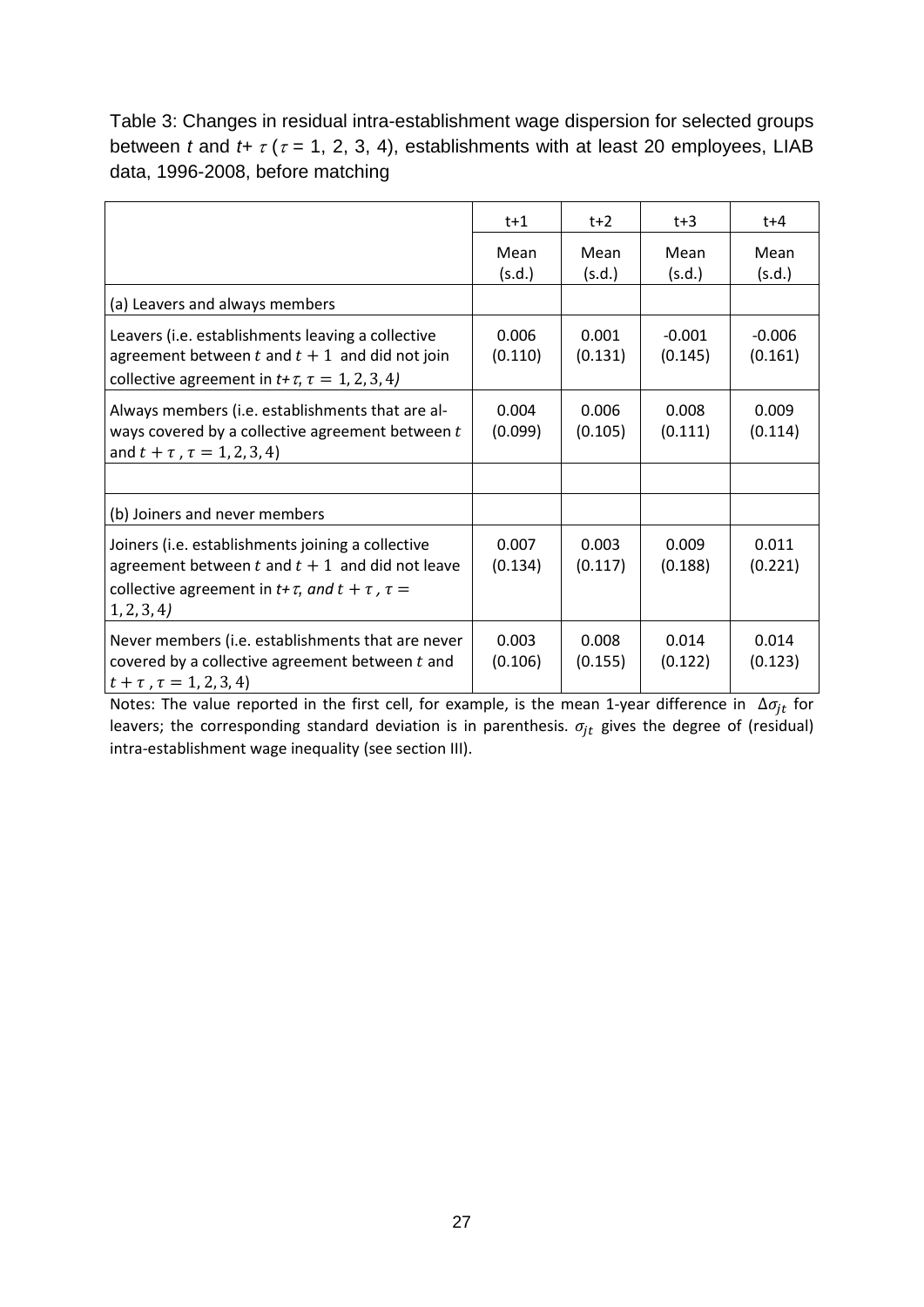|                                                | $t+1$      | $t+2$      | $t+3$      | t+4        |
|------------------------------------------------|------------|------------|------------|------------|
| Log wage per capita                            | $0.319**$  | $0.406*$   | $0.633**$  | 0.361      |
|                                                | (0.103)    | (0.161)    | (0.211)    | (0.296)    |
| Share of labour costs                          | $-0.841**$ | $-0.847$   | $-1.531*$  | $-0.904$   |
|                                                | (0.296)    | (0.457)    | (0.608)    | (0.835)    |
| (Lagged) log sales                             | $-0.243**$ | $-0.262**$ | $-0.506**$ | $-0.270$   |
|                                                | (0.063)    | (0.099)    | (0.137)    | (0.179)    |
| Share of part-time workers                     | $-0.512*$  | $-0.927**$ | $-1.154**$ | $-1.789**$ |
|                                                | (0.215)    | (0.327)    | (0.411)    | (0.623)    |
| Share of temporary employment                  | $1.085**$  | $1.220**$  | $1.295**$  | $2.081**$  |
|                                                | (0.247)    | (0.360)    | (0.448)    | (0.575)    |
| Share of employment subject to social security | $-1.009**$ | $-1.735**$ | $-1.133*$  | $-1.222$   |
|                                                | (0.274)    | (0.419)    | (0.557)    | (0.820)    |
| Share of female workers                        | $0.505**$  | $0.549**$  | $0.732**$  | $1.031**$  |
|                                                | (0.139)    | (0.211)    | (0.260)    | (0.349)    |
| Share of low-skilled workers                   | $-0.279**$ | $-0.200$   | $-0.240$   | $-0.106$   |
|                                                | (0.104)    | (0.159)    | (0.199)    | (0.259)    |
| Foreign ownership                              | $-0.102$   | $-0.326$   | $-0.280$   | $-0.777$   |
|                                                | (0.100)    | (0.172)    | (0.208)    | (0.400)    |
| Constant                                       | 1.040      | 1.033      | 2.323      | 0.247      |
|                                                | (0.787)    | (1.220)    | (1.641)    | (2.106)    |
| Likelihood ratio                               | 455.14**   | 284.94**   | 163.83**   | 115.70**   |
| Log likelihood                                 | $-1785.23$ | $-782.16$  | $-490.98$  | $-277.22$  |
| Pseudo R <sup>2</sup>                          | 0.1131     | 0.1541     | 0.1430     | 0.1727     |
| Observations                                   | 9,008      | 5,155      | 3,369      | 2,237      |

Table 4: Probit estimates of the probability of an establishment leaving a collective agreement in  $t + \tau$ , given that it is covered by a collective agreement in  $t$ .

*Notes*: The model also includes the following dichotomous variables: establishment size (seven dummies), legal form (five), firm profitability (five), industry (fourteen), year (twelve) and region (eight). \*\*\*, \*\*, and \* denote significance at the .01, .05, and .10 levels, respectively.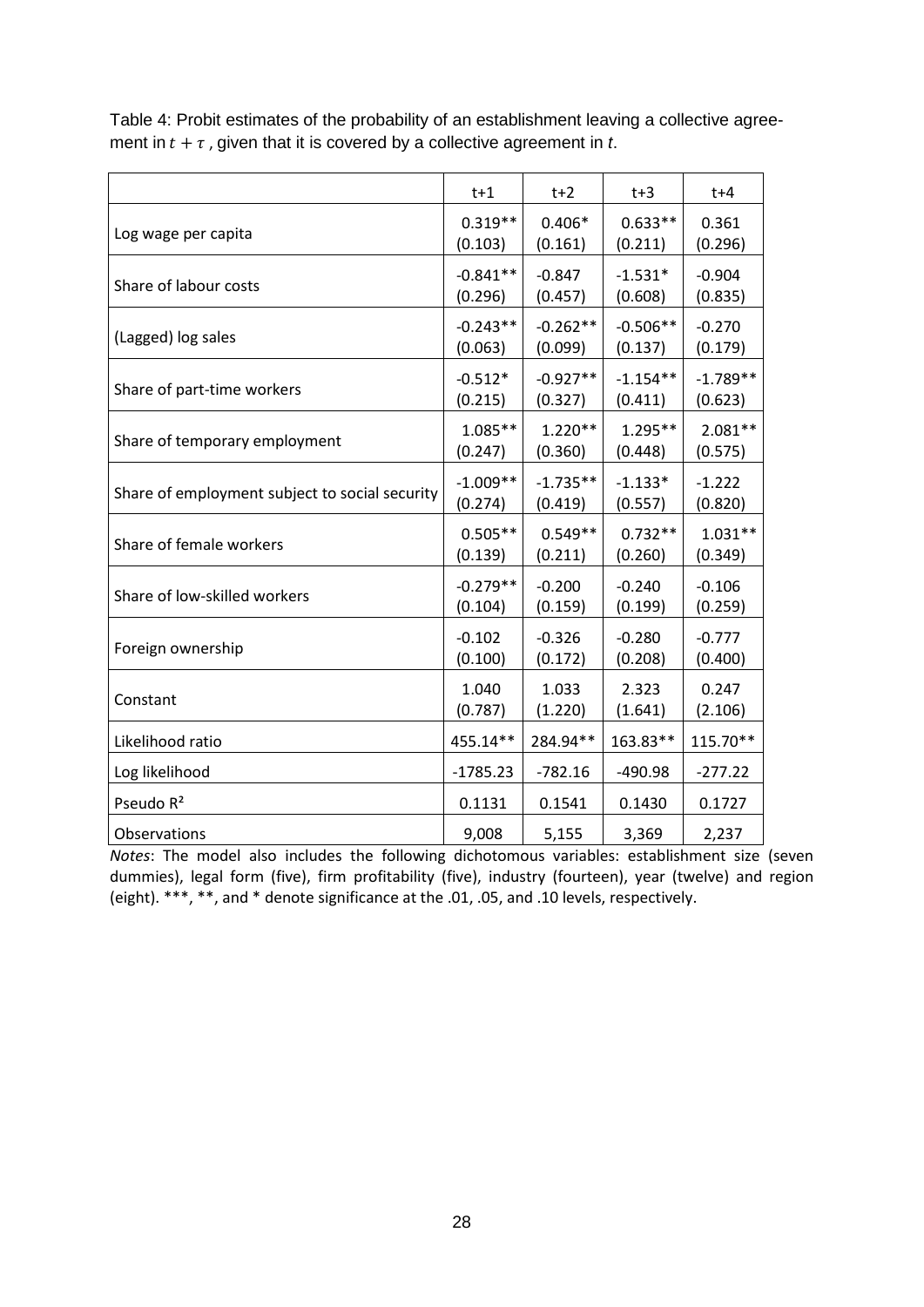|                                                | $t+1$      | $t+2$      | $t+3$      | $t+4$      |
|------------------------------------------------|------------|------------|------------|------------|
| Log wage per capita                            | $-0.395**$ | $-0.565**$ | $-1.296**$ | $-2.096**$ |
|                                                | (0.114)    | (0.180)    | (0.288)    | (0.473)    |
| Share of labour costs                          | $0.654*$   | $1.348**$  | $3.311**$  | 5.095**    |
|                                                | (0.318)    | (0.497)    | (0.757)    | (1.170)    |
| (Lagged) log sales                             | 0.064      | 0.147      | 0.321      | $0.708**$  |
|                                                | (0.073)    | (0.112)    | (0.170)    | (0.262)    |
| Share of part-time workers                     | $0.612**$  | $0.890*$   | 1.436*     | $2.816**$  |
|                                                | (0.236)    | (0.404)    | (0.596)    | (0.896)    |
| Share of temporary employment                  | 0.495      | 0.554      | $-0.100$   | 1.428      |
|                                                | (0.257)    | (0.465)    | (0.744)    | (1.079)    |
| Share of employment subject to social security | 0.538      | $1.414**$  | $3.047**$  | 3.476**    |
|                                                | (0.304)    | (0.533)    | (0.897)    | (1.310)    |
| Share of female workers                        | $-0.575**$ | $-0.809**$ | $-1.143**$ | $-2.080**$ |
|                                                | (0.154)    | (0.259)    | (0.368)    | (0.611)    |
| Share of low-skilled workers                   | $-0.369**$ | $-0.354$   | $-0.035$   | 0.005      |
|                                                | (0.122)    | (0.193)    | (0.277)    | (0.394)    |
| Foreign ownership                              | $-0.290*$  | $-0.240$   | $-0.631$   | $-0.429$   |
|                                                | (0.130)    | (0.197)    | (0.347)    | (0.394)    |
| Constant                                       | 0.224      | $-0.409$   | 0.412      | $-0.503$   |
|                                                | (0.962)    | (1.523)    | (2.361)    | (3.224)    |
| Likelihood ratio                               | 209.95**   | 135.79**   | 135.62**   | 117.09**   |
| Log likelihood                                 | $-1215.91$ | $-456.40$  | $-205.77$  | $-112.79$  |
| Pseudo R <sup>2</sup>                          | 0.0795     | 0.1295     | 0.2479     | 0.3417     |
| Observations                                   | 4,269      | 2,337      | 1,373      | 817        |

Table 5: Probit estimates of the probability of an establishment joining a collective agreement in  $t + \tau$  , given that it is not covered by a collective agreement in  $t$ .

*Note*: See notes to Table 4.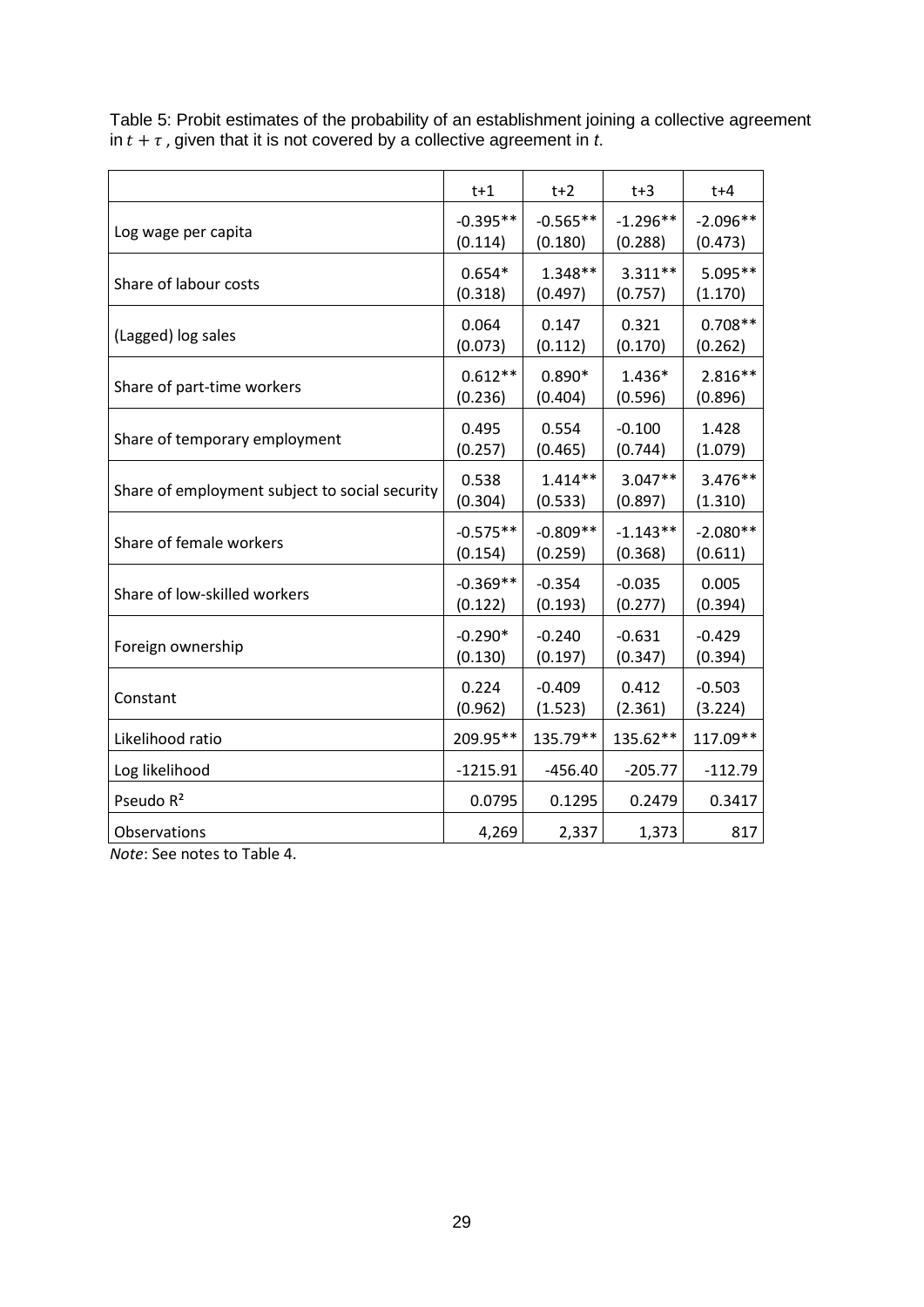| Parameter of interest                                 | 1-year effect         | 2-year effect        | 3-year effect        | 4-year effect    |
|-------------------------------------------------------|-----------------------|----------------------|----------------------|------------------|
| (a) Intra-establishment (log)<br>wage dispersion:     |                       |                      |                      |                  |
| Standard deviation                                    | 0.004<br>(0.009)      | $-0.008$<br>(0.016)  | 0.002<br>(0.020)     | 0.019<br>(0.034) |
| $50^{th}$ -10 <sup>th</sup> gap                       | 0.027<br>(0.125)      | $-0.105$<br>(0.218)  | 0.160<br>(0.143)     | 0.212<br>(0.159) |
| $90^{th}$ -10 <sup>th</sup> gap                       | 0.064<br>(0.179)      | $-0.022$<br>(0.317)  | 0.151<br>(0.227)     | 0.168<br>(0.257) |
| (b) Intra-establishment residual<br>inequality:       |                       |                      |                      |                  |
| $\sigma_{jt}$                                         | $0.019***$<br>(0.006) | $0.017**$<br>(0.008) | $0.022**$<br>(0.010) | 0.010<br>(0.016) |
| $50^{th}$ -10 <sup>th</sup> gap                       | $0.018***$<br>(0.006) | 0.012<br>(0.009)     | 0.003<br>(0.016)     | 0.026<br>(0.022) |
| $90^{th}$ -10 <sup>th</sup> gap                       | $0.031***$<br>(0.010) | $0.031**$<br>(0.015) | 0.026<br>(0.023)     | 0.053<br>(0.034) |
|                                                       |                       |                      |                      |                  |
| Number of establishments in the<br>estimation sample: |                       |                      |                      |                  |
| Leavers                                               | 515                   | 212                  | 129                  | 69               |
| Always members                                        | 8,479                 | 4,930                | 3,232                | 2,160            |
| Off support (excluded)                                | 14                    | 13                   | 8                    | 8                |
| Total                                                 | 9,008                 | 5,155                | 3,369                | 2,237            |

Table 6: Conditional difference-in-difference estimates of the effect of collective bargaining using collective agreement leavers vs. always members

*Notes*:  $\sigma_{it}$  is gives the intra-establishment residual inequality (see section III). The 90<sup>th</sup>-10<sup>th</sup> gap case implements model (9) in the text. Stata procedure "psmatch2" is used to calculate the radius matching estimates. \*\*\*, \*\*, and \* denote significance at the .01, .05, and .10 levels, respectively.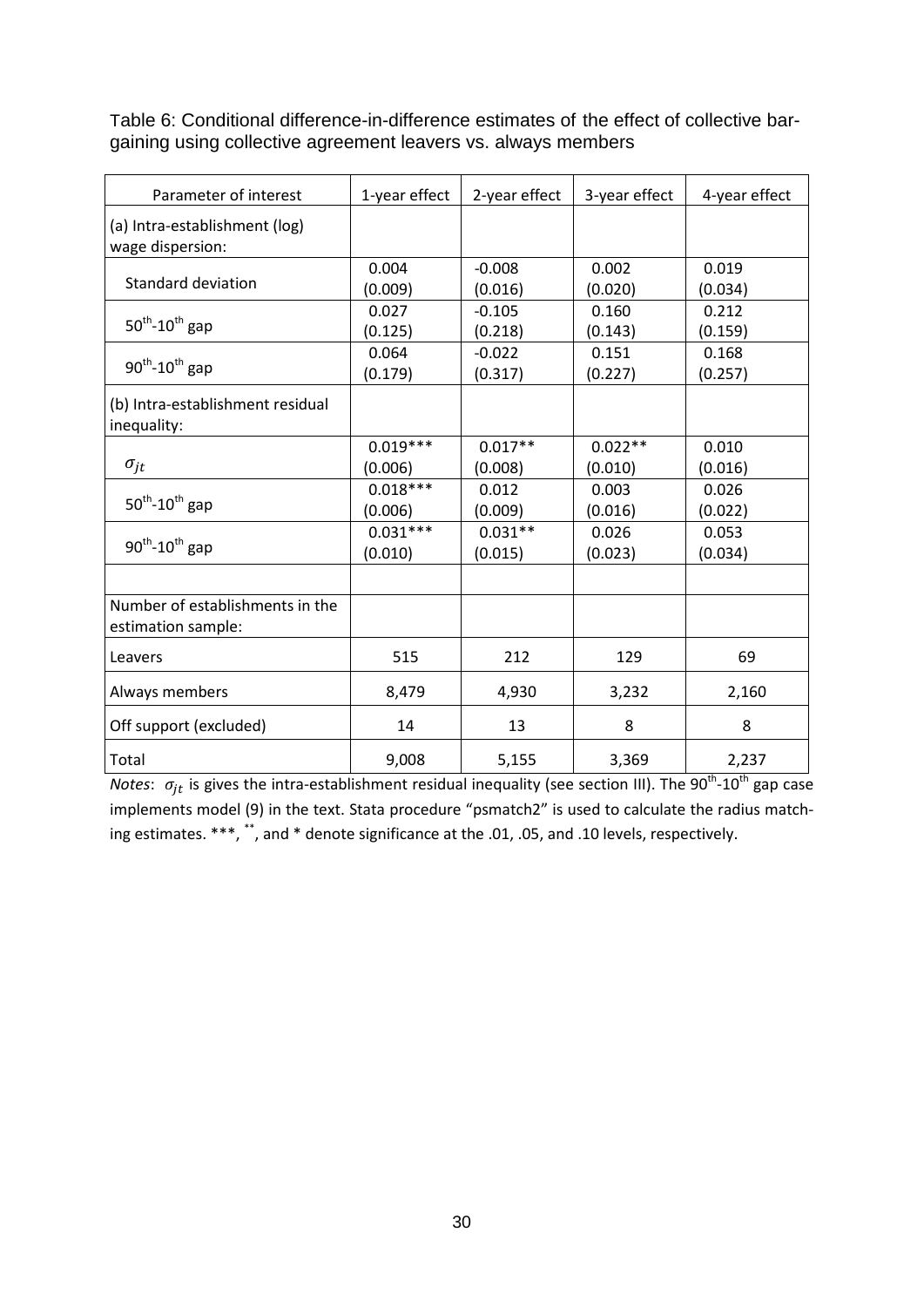Table 7: Conditional difference-in-differences estimates of the effect of collective bargaining using collective agreement joiners vs. never members

| Parameter of interest                                 | 1-year effect | 2-year effect | 3-year effect | 4-year effect |
|-------------------------------------------------------|---------------|---------------|---------------|---------------|
| a) Intra-establishment (log)<br>wage dispersion:      |               |               |               |               |
|                                                       | $-0.001$      | 0.010         | $-0.088*$     | $-0.010$      |
| <b>Standard deviation</b>                             | (0.011)       | (0.021)       | (0.037)       | (0.082)       |
|                                                       | $-0.051$      | 0.080         | $-0.124$      | $-0.391$      |
| $50^{th}$ -10 <sup>th</sup> gap                       | (0.101)       | (0.192)       | (0.320)       | (0.363)       |
|                                                       | $-0.088$      | 0.187         | $-0.139$      | $-0.670$      |
| $90^{th}$ -10 <sup>th</sup> gap                       | (0.170)       | (0.307)       | (0.508)       | (0.514)       |
| b) Intra-establishment resid-<br>ual inequality:      |               |               |               |               |
|                                                       | 0.000         | 0.003         | $-0.027$      | 0.020         |
| $\sigma_{jt}$                                         | (0.005)       | (0.011)       | (0.018)       | (0.026)       |
|                                                       | 0.002         | 0.007         | 0.007         | 0.023         |
| $50^{th}$ -10 <sup>th</sup> gap                       | (0.007)       | (0.012)       | (0.025)       | (0.040)       |
|                                                       | 0.001         | 0.005         | 0.002         | 0.035         |
| $90^{th}$ -10 <sup>th</sup> gap                       | (0.012)       | (0.019)       | (0.038)       | (0.055)       |
|                                                       |               |               |               |               |
| Number of establishments in<br>the estimation sample: |               |               |               |               |
| Joiners                                               | 369           | 118           | 47            | 19            |
| Never members                                         | 3,872         | 2,199         | 1,304         | 773           |
| Off support (excluded)                                | 28            | 20            | 22            | 25            |
| Total                                                 | 4,269         | 2,337         | 1,373         | 817           |

*Note*: See notes to Table 6.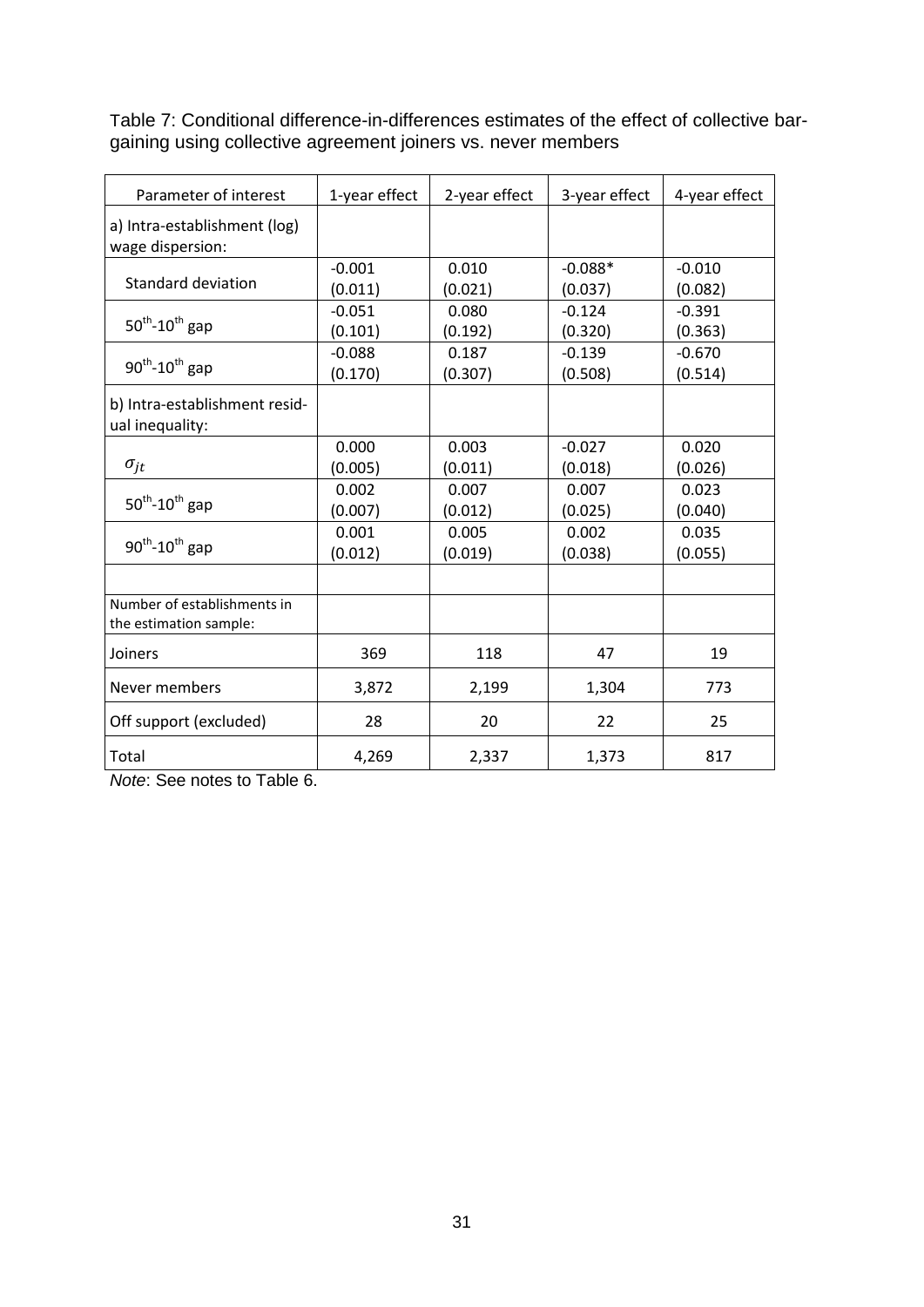Figure 1: Wage inequality for the LIAB sample of full-time workers in establishments with at least 20 employees, western Germany,1996-2008



*(a) Standard deviation of worker daily wages and intra-establishment residual inequality,*  $\sigma_{it}$ 

(b)  $50<sup>th</sup>$ -10<sup>th</sup> and 90<sup>th</sup>-10<sup>th</sup> intra-establishment wage gaps and intra-establishment re*sidual inequality,*